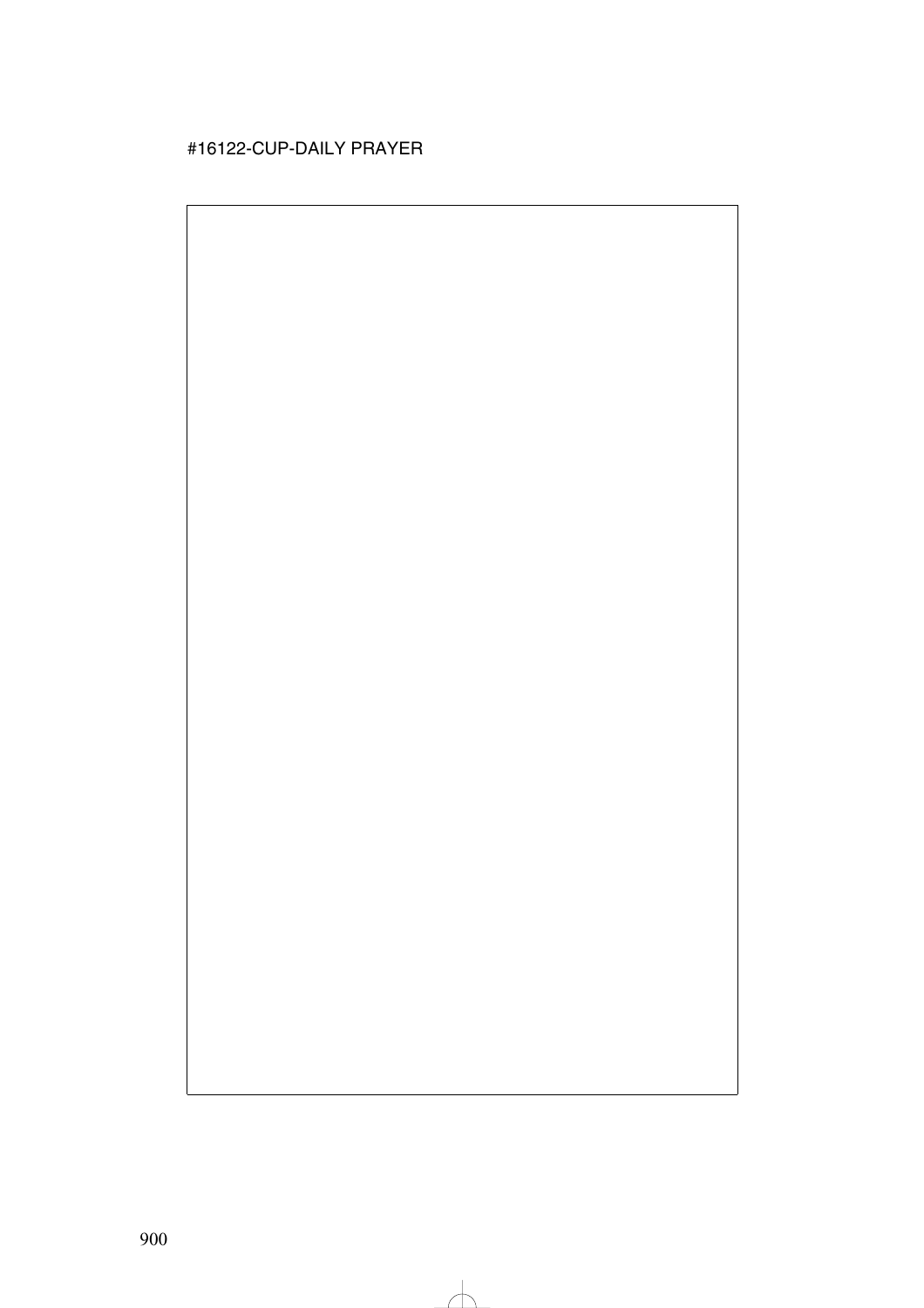# **Copyright Information**

The Archbishops' Council of the Church of England and the other copyright owners and administrators of texts included in *Common Worship: Daily Prayer* have given permission for the use of their material in local reproductions on a non-commercial basis which comply with the conditions for reproductions for local use set out in the Archbishops' Council's booklet, *A Brief Guide to Liturgical Copyright*. This is available from

Church House Bookshop Great Smith Street London SW1P 3BN Telephone: 020 7898 1300/1/2/4/6 Fax: 020 7898 1305 Email: bookshop@c-of-e.org.uk

or from www.cofe.anglican.org/commonworship. A reproduction which meets the conditions stated in that booklet may be made without an application for copyright permission or payment of a fee, but the following copyright acknowledgement must be included:

*Common Worship: Daily Prayer*, material from which is included in this service, is copyright © The Archbishops' Council 2005.

Permission must be obtained in advance for any reproduction which does not comply with the conditions set out in *A Brief Guide to Liturgical Copyright*. Applications for permission should be addressed to:

The Copyright Administrator The Archbishops' Council Church House Great Smith Street London SW1P 3NZ Telephone: 020 7898 1451 Fax: 020 7898 1449 Email: copyright@c-of-e.org.uk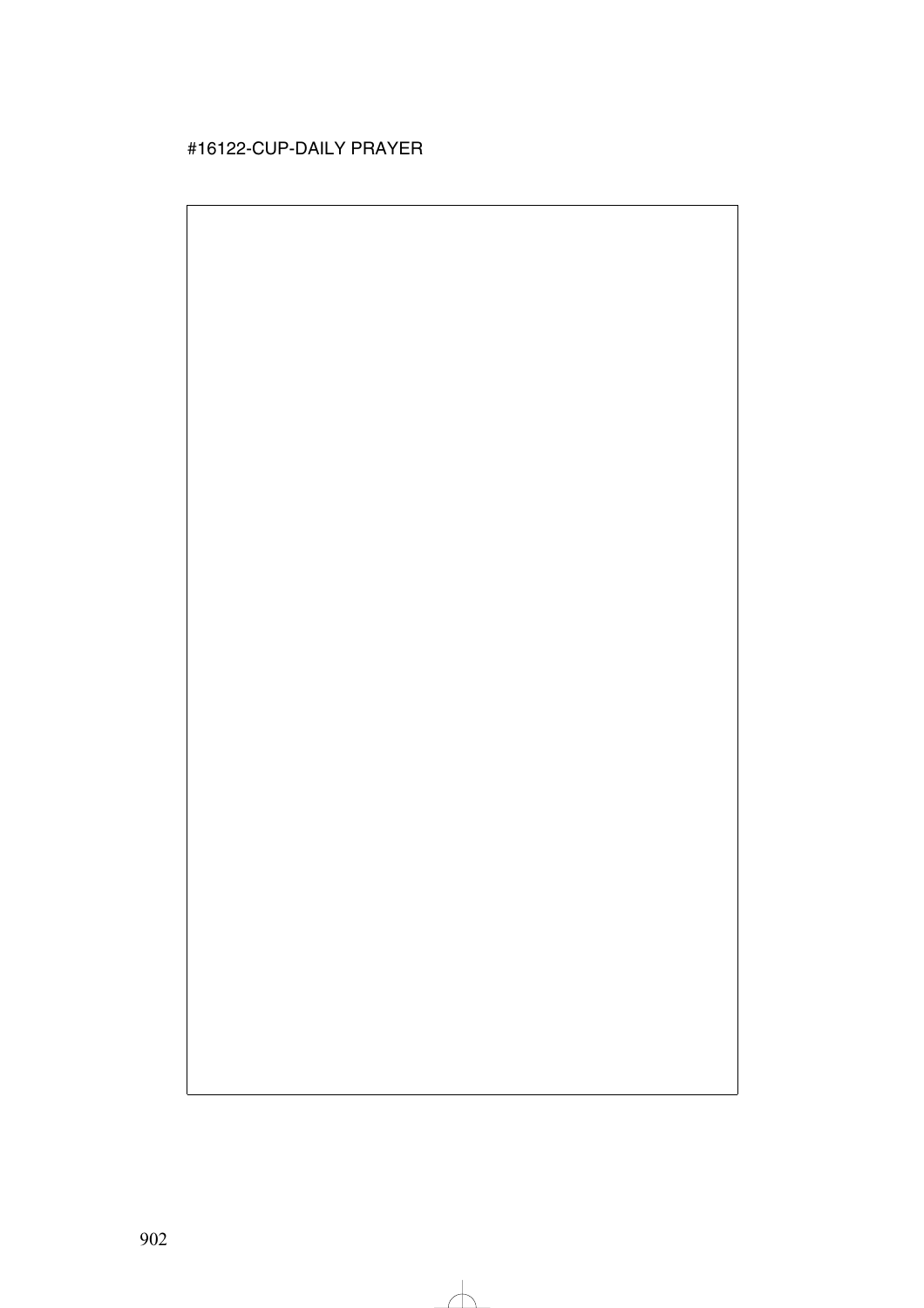### **Acknowledgements and Sources**

*The publisher gratefully acknowledges permission to reproduce copyright material in this book. Every effort has been made to trace and contact copyright holders. If there are any inadvertent omissions we apologize to those concerned and undertake to include suitable acknowledgements in all future editions.*

Published sources include the following:

The Archbishops' Council of the Church of England: *Common Worship: Services and Prayers for the Church of England*, *Common Worship: President's Edition*, *Common Worship: Pastoral Services*, all of which are copyright © The Archbishops' Council of the Church of England.

Cambridge University Press: extracts (and adapted extracts) from *The Book of Common Prayer*, the rights in which are vested in the Crown, are reproduced by permission of the Crown's Patentee, Cambridge University Press.

The Division of Christian Education of the National Council of Churches in the USA: Scripture quotations from *The New Revised Standard Version of the Bible*, copyright © 1989 by the Division of Christian Education of the National Council of Churches in the USA. Used by permission. All rights reserved.

The English Language Liturgical Consultation: English translation of The Lord's Prayer, The Apostles' Creed, Gloria Patri, Benedictus, Magnificat, Nunc dimittis prepared by the English Language Liturgical Consultation, based on (or excerpted from) *Praying Together* © ELLC,1988.

The European Province of the Society of St Francis: extracts adapted or excerpted from *Celebrating Common Prayer* © The Society of St Francis European Province 1992 and 1996. Used by permission.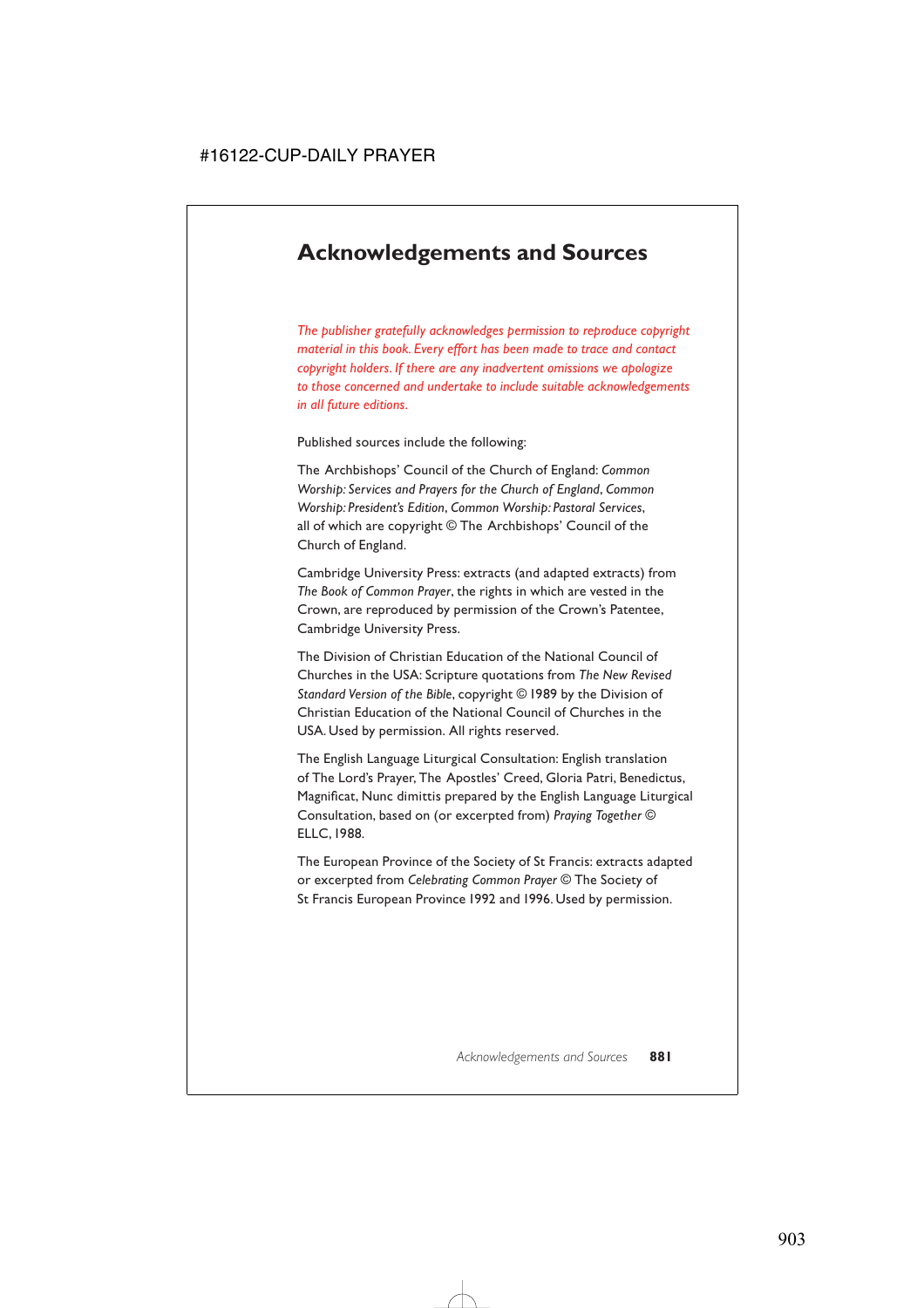*Thanks are also due to the following for permission to reproduce copyright material:*

The Catholic Bishops' Conference of England and Wales: Collects for Aelred of Hexham (p. 448), Columba (p. 475), Aidan (p. 497), Paulinus (p. 506), Willibrord of York (p. 514) and Hilda (p. 518). Used by permission.

Chichester Diocesan Board of Finance: Collect for Wilfrid of Ripon (p. 506).

The Dean and Chapter of Durham Cathedral: Collects for Cuthbert (p. 460) and the Venerable Bede (p. 471).

The International Commission on English in the Liturgy: Collects for Elizabeth of Hungary (p. 518), Clement (p. 519) and the Unity of the Church (p. 539) based on (or excerpted from) *The Roman Missal* © International Commission on English in the Liturgy 1973. Used by permission.

The Church of Ireland Collects for Christmas 2 (p. 416) and the Transfiguration of Our Lord (p. 488) adapted or excerpted from *The Alternative Prayer Book*,1984. Reproduced by permission.

The Dean and Chapter of Lincoln Cathedral: Collect for Edward King (p. 458). Reproduced by kind permission.

The Cathedral and Abbey Church of Saint Alban: Collect for Alban (p. 477).

The Scottish Episcopal Church: absolution (1) (p. 97) adapted or excerpted from *Scottish Liturgy*,1982. Used by permission.

Church of the Province of Southern Africa: Collects for Epiphany 2 (p.418), Epiphany 3 (p. 419), Lent 5 (p. 426), Timothy and Titus (p. 452), Thomas (p. 481), Augustine of Hippo (p. 495), Bishops and Other Pastors (p. 530), Any Saint (p. 533), Rogation Days (1) (p. 537), Rogation Days (2) (p. 537), Harvest Thanksgiving (p. 536) and In Time of Trouble (p. 544) based on (or excerpted from) *An Anglican Prayer Book*,1989 © Provincial Trustees of the Church of the Province of Southern Africa. Used by permission.

Church in Wales Publications: Collect for David (p. 456). Used by permission.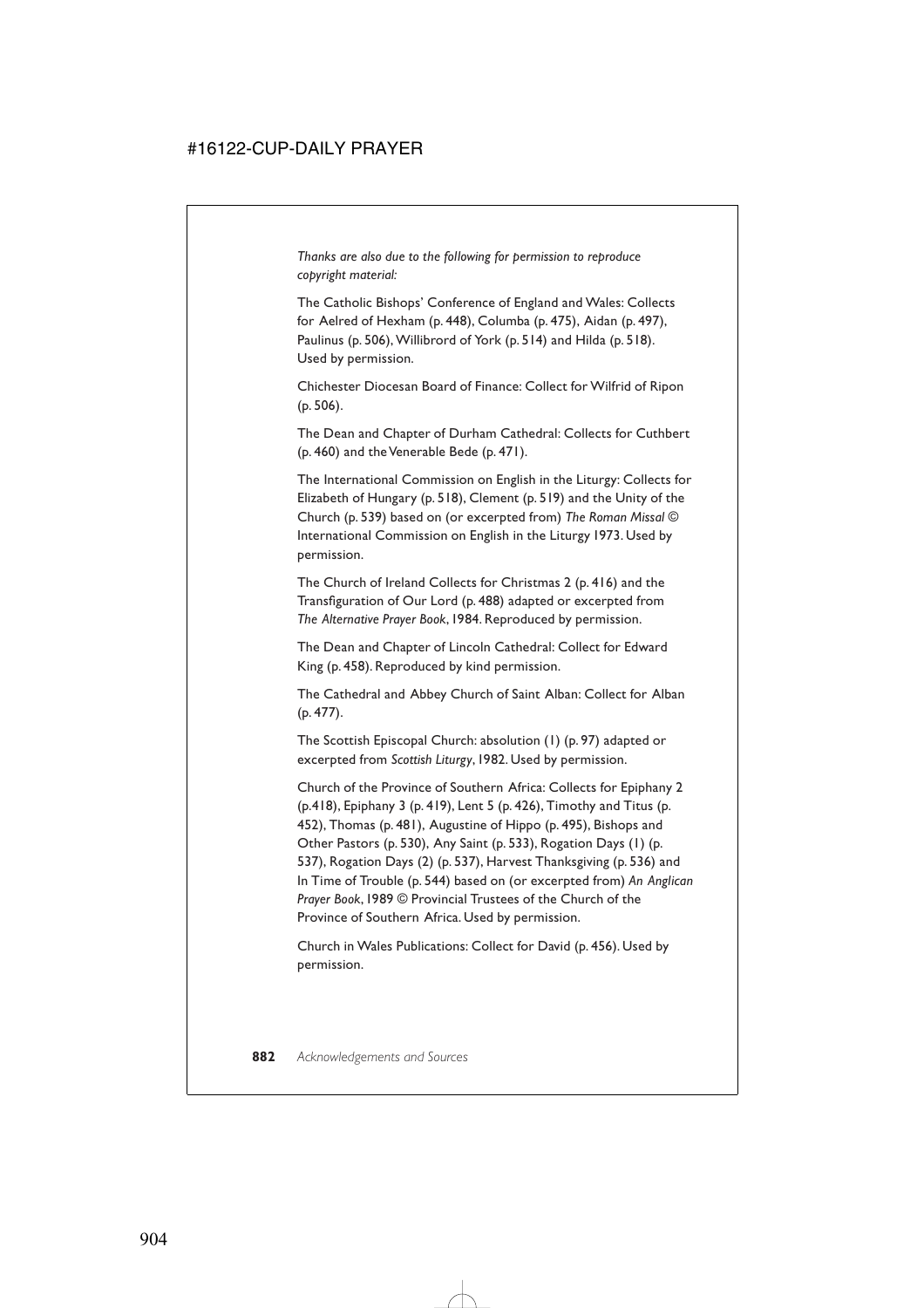Winchester Diocesan Board of Finance: Collect for Swithun (p. 483).

The Alcuin Club: Collects for Ignatius (p. 508), Nicholas (p. 521), and Ambrose (p. 521) based on (or excerpted from) Martin Draper (ed.), *The Cloud of Witnesses*,1982 © G. B. Timms. Used by permission.

The Continuum International Publishing Group Ltd: Collects for Epiphany 4 (p. 419), Trinity 15 (p. 440), 4 before Advent (p. 443), The Birth of the Blessed Virgin Mary (p. 498), The Conception of the Blessed Virgin Mary (p. 522), Lucy (p. 522) and The Blessed Virgin Mary (p. 527) based on (or excerpted from) David Silk (ed.), *Prayers for Use at the Alternative Services*,1980 © Mowbray, an imprint of The Continuum International Publishing Group Ltd. The hymn 'Creator Spirit, Lord of Grace,…' (p. 284) from *New Hymns for All Seasons* © 1969 James Quinn SJ and Geoffrey Chapman, an imprint of The Continuum International Publishing Group Ltd. Used by permission.

Hodder and Stoughton Publishers: Collect for Social Justice and Responsibility (p. 541) based on (or excerpted from) *Parish Prayers* © Frank Colquhoun 1967.

The Warden, Fellows and Scholars of Keble College: Collect for John Keble (p. 482).

The Methodist Publishing House: Collect for Morning Prayer on Monday (p.130) from *The Methodist Worship Book* © 1999 Trustees for Methodist Church Purposes. Used by permission of The Methodist Publishing House.

Oxford University Press: The prayer 'O Holy Spirit, giver of light and life' (p. 409) from Eric Milner-White and G.W. Briggs, *Daily Prayer* (OUP,1941). Collects for Evening Prayer on Saturday (p.196), the Baptism of Christ (p. 418), 2 before Lent (p. 422) and the Day of Thanksgiving for the Institution of Holy Communion (Corpus Christi) (p. 434) based on (or excerpted from) *The Book of Common Worship of the Church of South India*. Collect for Evening Prayer on Tuesday (p.147) adapted from *The Oxford Book of Prayer*. Used by permission.

SPCK: Confession 'Almighty God, long-suffering and of great goodness…' (p. 97) adapted or excerpted from *My God, my Glory*  © Eric Milner-White (SPCK,1967) and the Collect for Mothering Sunday (p. 373) adapted or excerpted from *Enriching the Christian Year* © Michael Perham 1993. Used by permission of the publishers.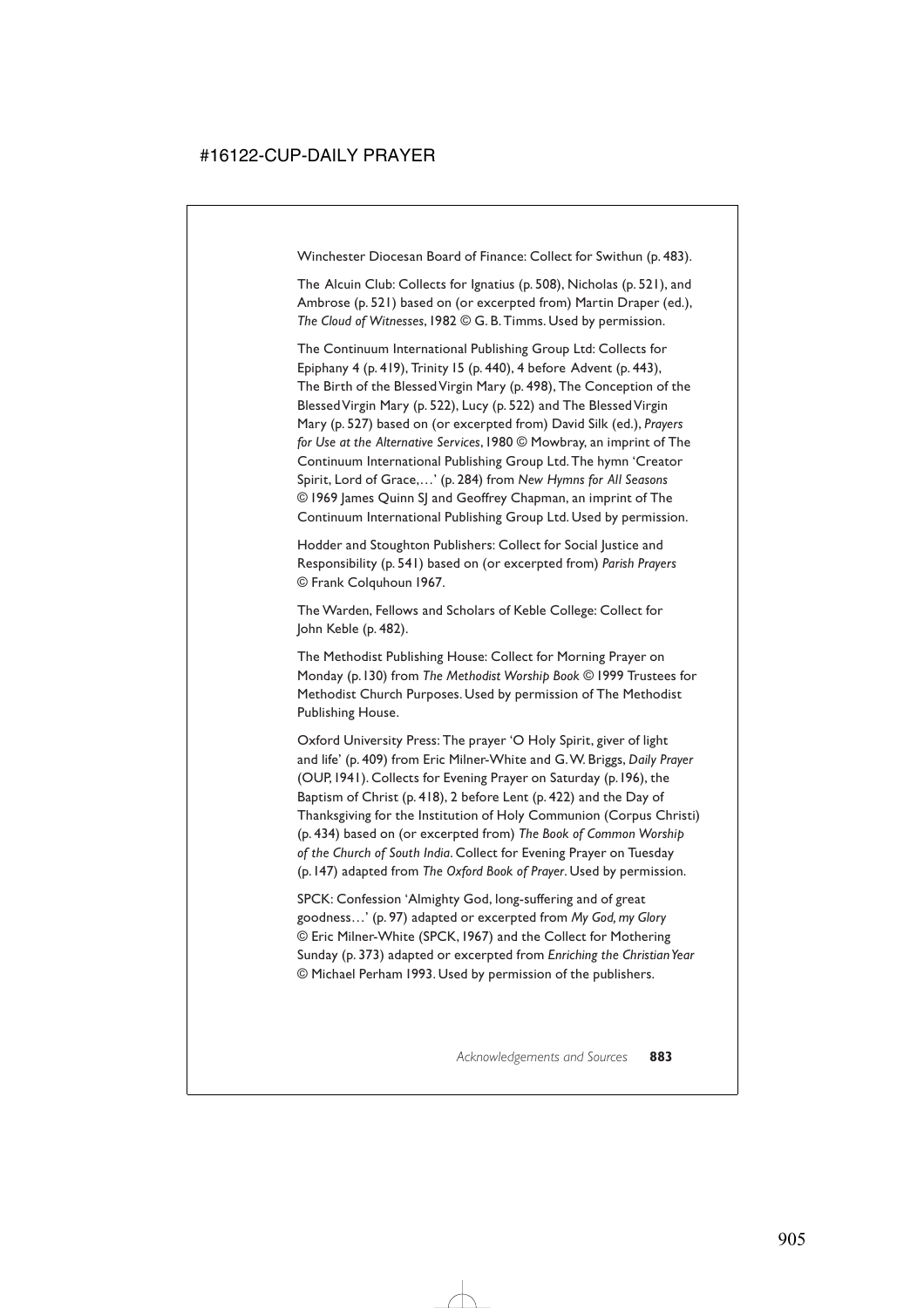St Oswald's Church, Durham: Collect for Oswald (p. 487).

The Rt Revd Michael Perham: Collects for Joseph of Nazareth (p. 459) and George (p. 464) adapted or excerpted from *Celebrating Common Prayer* © The Society of St Francis European Province 1992 and 1996.

The Very Revd Robert Jeffery: Collect for Wulfstan (p. 449).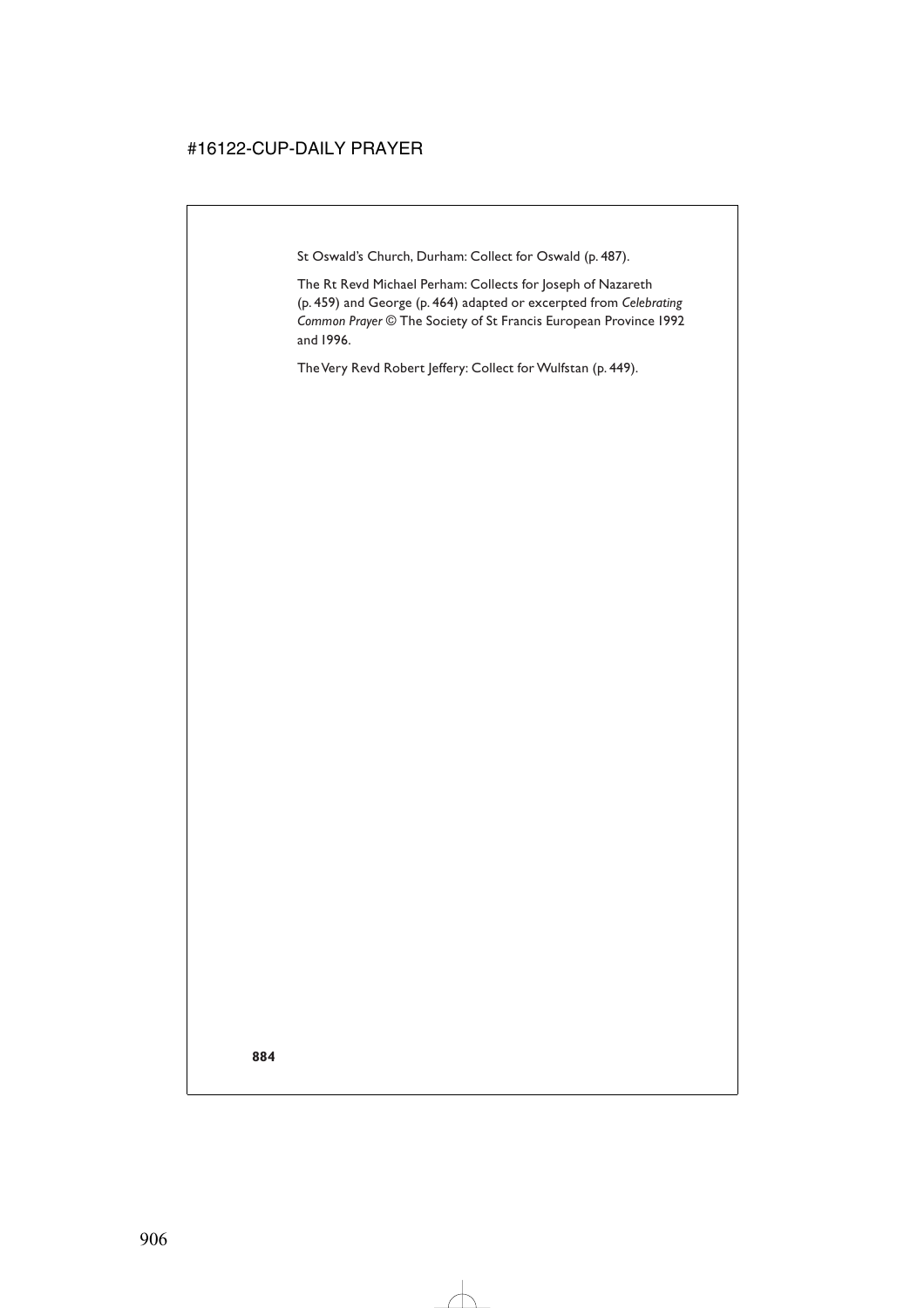### **Index of Biblical References**

#### **Old Testament**

Genesis 1.1-5 **26, 321** Exodus 3.2 **211** 14.21-31 **321** 15.1b-3 **265, 321, 569** 15.6 **265, 321, 569** 15.10 **265, 321, 569** 15.13 **265, 322, 569** 15.17 **265, 322, 569** 24.12 **211** Deuteronomy 15.7 **42** 15.8 *42* 15.10 **42** 15.11 *42* 28.1-6 **34** 32.1-12 **570–71** 1 Samuel 2.1 **570** 2.2 **570** 2.3b-5 **570** 2.7 **570** 2.8 **570** 1 Chronicles 29.10b-13 **116, 573** 29.14b **116, 573** 2 Chronicles 7.13 **46** 7.14 **46** Job 19.23-27a **78** Psalms 1 **649** 2 **38, 86, 650** 3 **67, 651** 4 **338–9, 345, 652** 5 **652–3** 6 **67, 654** 7 **655–6** 8 **58, 149, 551, 657, 658** 9 **659–60** 9.1 **58** 10 **660–61** 11 **67, 662** 12 **67, 663** 13 **54, 664** 14 **54, 665** 15 **86, 666** 16 **34, 346, 350, 667** 17 **668–9** 17.1-8 **34** 18 **669–72** 18.1 **155, 552** 18.6 **155, 552** 18.7 **155, 552** 18.10-14 **155, 552** 18.28 **155, 552** 18.29 **155, 552** 18.31 **155, 552** 19 **26, 673–4** 19.14 **29** 20 **26, 674–5** 21 **675–6** 21.1-7 **81** 22 **676–8** 22.1-11 **72** 23 **46, 72, 679** 24 **198–9, 553, 680** 24.1-6 **86** 25 **34, 241, 681–2** 25.1a **33** 25.3 **37** 26 **683** 27 **122, 684–5** 27.1-8 **72** 27.1 **191, 544** 27.3-6 **191, 544** 27.8 **191, 544** 27.10 **25** 28 **686** 29 **81, 687** 30 **76, 688** 31 **689–91** 31.1-5 **346, 349** 31.14 **71** 31.19-24 **346, 349** 32 **67, 692–3** 33 **693–4** 34 **26, 311, 695–6** 35 **696–8** 36 **34, 699** 36.5 **49** 36.9 **62** 37 **700–702** 38 **176, 182, 247, 703–4** 39 **34, 704–5** 39.13 **66** 40 **706–7** 41 **708–9** 42 **709–710** 42.1-7 **86, 291–2, 555** 43 **72, 710–711** 44 **38, 711–13** 45 **38, 713–14** 46 **81, 715** 47 **81, 276, 716** 48 **38, 716–17** 49 **30, 718–19** 50 **720–21** 50.1-15 **30** 51 **92, 722–3** 51.1-5 **238, 556** 51.1-10 **67** 51.11-19 **67** 51.11 **45** 51.12-15 **239, 556** 52 **724** 53 **725** 54 **54, 726** 55 **727–8** 56 **729–30** 57 **730–31** 58 **731–2** 59 **732–3** 60 **734** 61 **67, 735** 62 **736** 63 **737** 63.1-9 **185, 557** 63.1-8 **50** 63.8 **85** 64 **738** 65 **30, 739–40** 66 **740–41** 66.1-11 **76** 67 **63, 161, 558, 742** 68 **276, 743–5** 69 **746–8** 69.1-13 **72** 70 **54, 749** 71 **750–51** 72 **752–3** 72.1-8 **38** 72.10-15 **63** 73 **152, 158, 300, 754–5** 74 **756–7**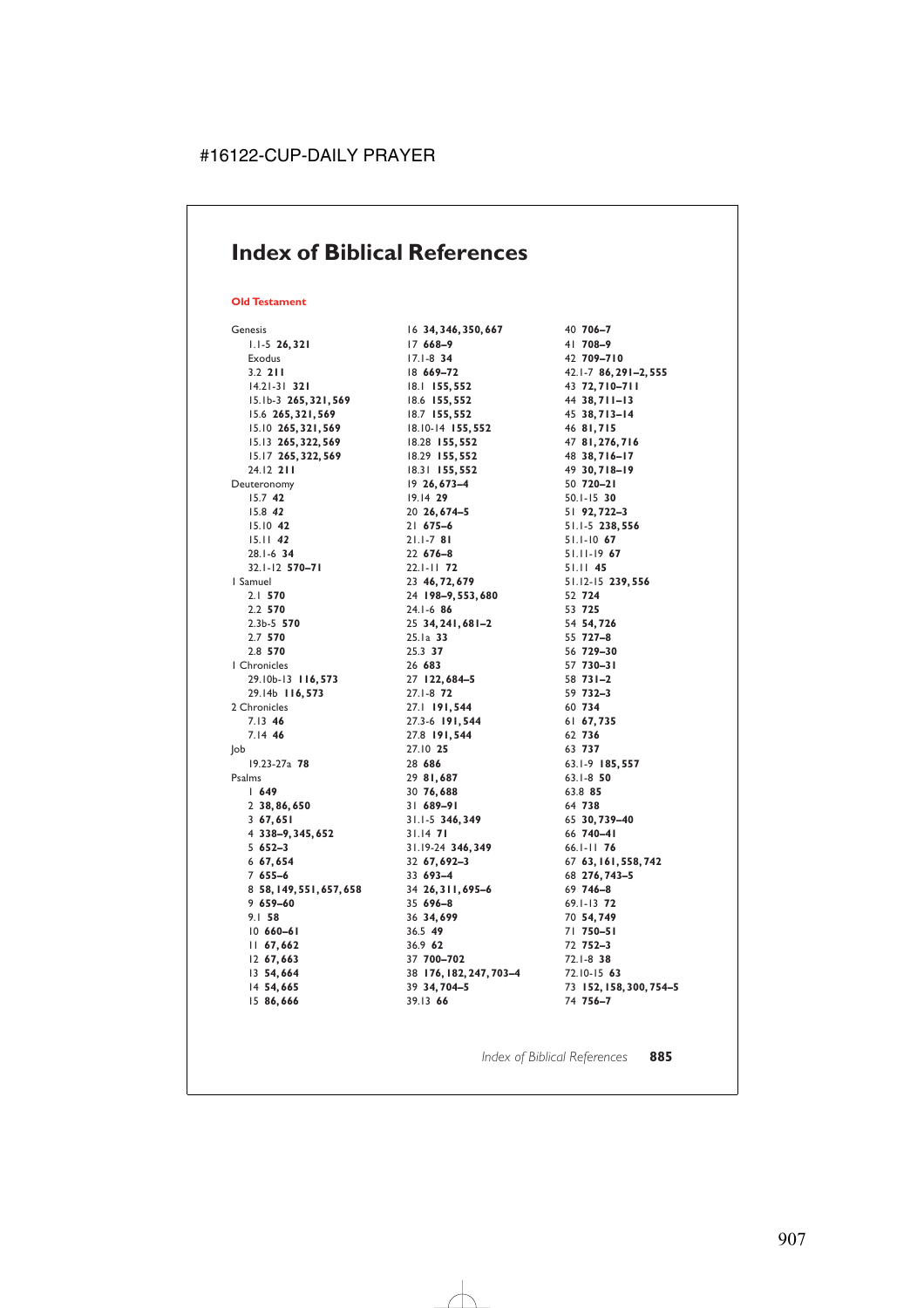75 **54, 758** 76 **759** 77 **760–61** 78 **761–6** 79 **767–8** 80 **768–9** 80.1-8 **54** 81 **42, 769–70** 82 **54, 771** 83 **772–3** 84 **81, 773–4** 85 **54, 188, 194, 774–5** 85.6 **143, 559** 85.7 **143, 559** 85.9-11 **143, 559** 85.13 **143, 559** 86 **354, 775–6** 86.4 **80** 87 **58, 777** 88 **778–9** 89 **294, 779–83** 90 **42, 783–4** 91 **339–40, 347, 785–6** 92 **786–7** 93 **81, 787–8** 94 **788–9** 95 **173, 560, 790** 95.1-3 **108** 95.6-7 **108** 96 **86, 229, 791–2** 96.1-3 **561** 96.6-10a **561** 96.13b **561** 97 **58, 792–3** 98 **81, 794** 99 **63, 795** 100 **63, 226–7, 562, 796** 101 **42, 796–7** 102 **798–9** 103 **94, 800–801** 103.1-7 **137, 278–9, 563** 103.8-18 **125, 564** 103.19-22 **137, 278–9, 563** 104 **287, 802–4** 104.1 **131, 344, 353, 565** 104.2 **131, 565** 104.21-33 **344, 353** 104.21b **131, 565** 104.22a **131, 565** 104.26-35 **30** 104.26-32 **81** 104.26 **131, 565** 104.32 **131, 565** 104.33 **131, 565**

104.35 **131, 565** 105 **805–7** 106 **808–811** 106.1-12 **76** 107 **95, 811–14** 107.1-16 **42** 108 **814–15** 109 **815–17** 110 **58, 818** 111 **76, 819** 112 **46, 820** 113 **58, 821** 114 **76, 822** 115 **823–4** 115.1-13 **26** 116 **26, 824–5** 117 **105, 826** 118 **272, 826–8** 118.14-29 **320–21** 118.14-24 **76** 119 **22, 140, 145, 828–41** 119.1-32 **24, 828–30** 119.1-8 **24, 828–9** 119.9-16 **24, 829** 119.11 **53** 119.17-24 **24, 829–30** 119.25-32 **24, 830** 119.33-56 **24, 831–2** 119.33-40 **24, 831** 119.41-48 **24, 831–2** 119.49-56 **24, 832** 119.57-80 **24, 832–4** 119.57-64 **24, 832–3** 119.65-72 **24, 833** 119.73-80 **24, 834** 119.81-104 **24, 834–6** 119.81-88 **24, 834–5** 119.89-96 **24, 835** 119.97-104 **24, 835–6** 119.105-128 **24, 836–8** 119.105-112 **24, 836–7** 119.113-120 **24, 837** 119.121-128 **24, 837–8** 119.129-152 **24, 838–40** 119.129-136 **24, 838** 119.137-144 **24, 839** 119.145-152 **24, 839–40** 119.153-176 **24, 840–41** 119.153-160 **24, 840** 119.161-168 **24, 840–41** 119.16 9-176 **24, 841** 120 **46, 842** 121–131 **22** 121 **24, 86, 843**

122 **24, 63, 844** 123 **24, 46, 845** 124 **24, 46, 846** 125 **24, 86, 847** 126 **24, 30, 848** 127 **24, 58, 848–9** 128 **24, 58, 849–50** 129 **24, 850–51** 130 **24, 50, 72, 209, 851** 131 **24, 50, 852** 132 **852–3** 132.10-19 **63** 133 **22, 24, 42, 86, 854** 134 **120, 340, 344, 566, 854–5** 135 **855–6** 136 **857–8** 137 **859** 138 **50, 63, 860** 139 **50, 861–2** 139.1-18 **347, 351, 352** 139.7 **76** 140 **862–3** 141 **xi, 864** 141.1-4b **111, 326, 566** 141.8 **111, 326, 566** 142 **72, 865** 143 **72, 345, 348, 866–7** 143.1 **179, 567** 143.2 **179, 567** 143.4 **179, 567** 143.6-8 **179, 567** 143.10 **41, 179, 567** 143.11 **179, 567** 144 **867–8** 145 **868–70** 145.1-8 **76** 146 **76, 105, 870–71** 147 **871–2** 147.1-12 **105** 147.13-20 **105** 148 **105, 873–4** 149 **63, 105, 874–5** 150 **58, 105, 875** Proverbs 3 **128, 134** 3.7-12 **30** 8.30, 31 **27** Song of Solomon 8.6 **357, 574** 8.7a **357, 574** Isaiah 2.3-5 **139, 575** 7.14 **211**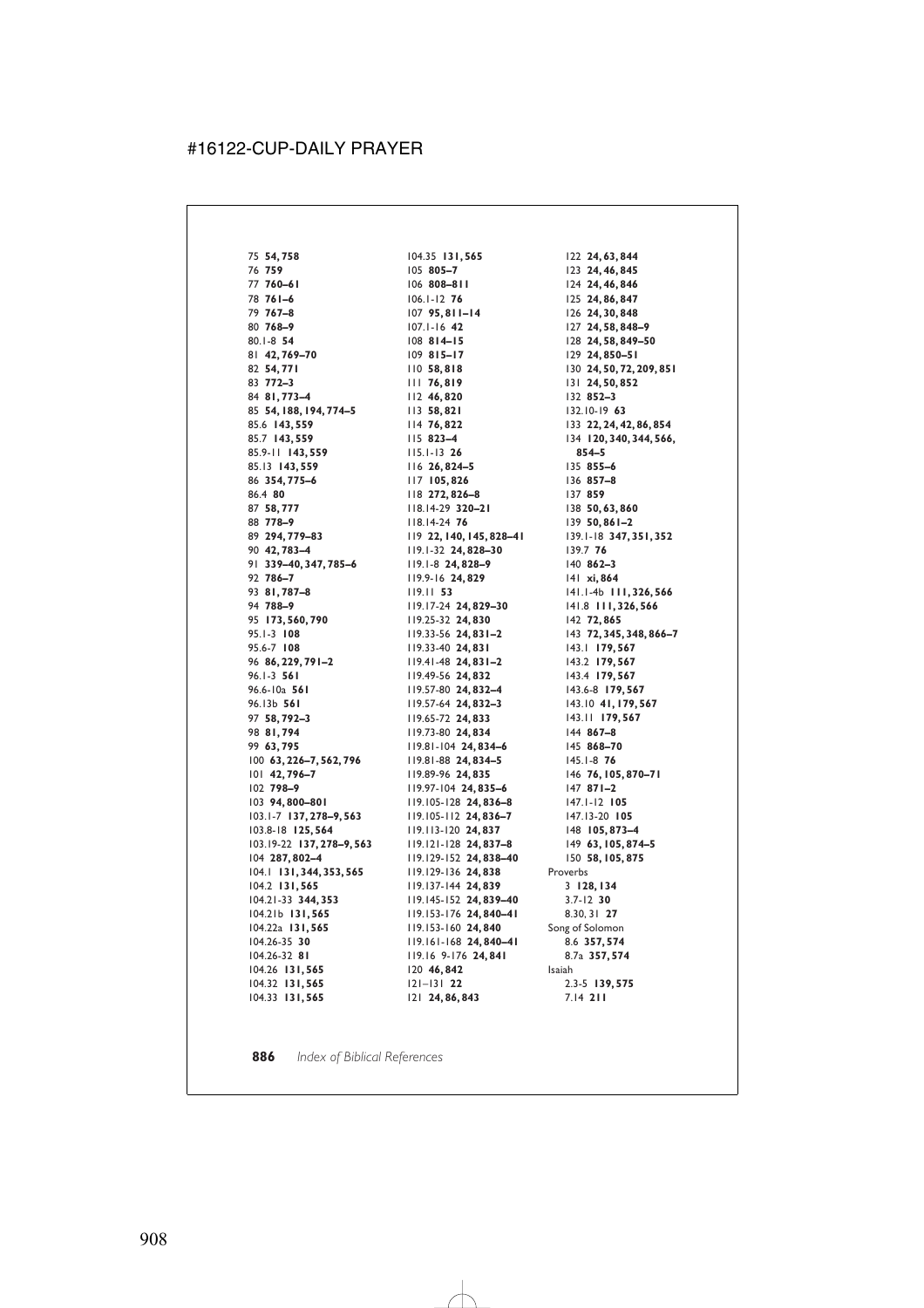9.2 **59, 216, 576** 9.3b **59, 216, 576** 9.4a **59, 216, 576** 9.6 **59, 216, 576** 9.7 **59, 216, 576** 11.1-4 **55** 11.1 **167, 577** 11.2 **167, 577** 11.3b-4a **167, 577** 11.6-9 **50** 11.6 **167, 577** 11.9 **167, 577** 11.10 **211** 12.2-6 **127, 578** 22.22 **211** 26.1-4 **579** 26.7-9 **579** 26.12 **579** 28.16 **211** 30.15 **345** 35.1 **200, 580** 35.2b-4a **200, 580** 35.2c-6 **35** 35.4c-6 **200, 580** 35.10 **200, 580** 40.1 **56** 40.9-11 **581** 40.28-31 **82** 42.5-8a **163, 582** 42.7 **211** 43 **164, 170** 43.5-7 **43** 43.15 **293, 583** 43.16 **293, 583** 43.18 **293, 583** 43.19 **293, 583** 43.20c **293, 583** 43.21 **293, 583** 45.14 **211** 49.1b-4 **30** 52.14 **211** 53.4-6 **73** 55 **92** 55.6-11 **151, 584** 57.15-19 **47** 58.6-9a **68** 58.6 **351** 58.7 **351** 60 **235** 60.1-3 **64, 228, 585** 60.11a **228, 585** 60.14b **228, 585** 60.18 **228, 585** 60.19 **228, 585**

61.1-3 **586** 61.1-3a **38** 61.6a **586** 61.10 **214–15, 587** 61.11 **214–15, 586, 587** 62.1-3 **214–15, 587** 63.1-3a **252, 588** 63.7-9 **253, 588** 66.10 **185, 589** 66.11a **185, 589** 66.12a, c **185, 589** 66.13a **185, 589** 66.14a, b **185, 589** Jeremiah 14.9 **341, 344** Lamentations 1.12 **250, 590** 1.16a, b **250, 590** 3.19 **250, 590** 3.21-26 **250–51, 590** 3.31-33 **251, 590** Ezekiel 36.24-26 **280, 591** 36.28b **280, 591** Daniel 12.2 **87** 12.3 **87** Hosea 6 **93** 6.1-6 **175, 592** Joel 2.12-14 **67** 2.28 **82, 354** 2.29 **82** Jonah 2.2-7 **593** 2.9 **593** Micah 4.1-4a **39** Habakkuk 2.14 **39** 3.2-4 **594** 3.13a **594** 3.15-19 **594** Zephaniah 3.14-18 **77** Zechariah 12.10 **352** Malachi 1.11 **63** 4.2 **211**

#### **Apocrypha**

Tobit 13.1 **596** 13.3 **596** 13.4-6a **596** Judith 16.13-16 **597** Wisdom 3.1 **598** 3.2a **598** 3.3b-8 **598** 8.1 **211** 9.1-5a, c **599** 9.6 **599** 9.9-11 **599** 10.10a **357** Ecclesiasticus 24.3 **211** 51.13a **600** 51.13c-17 **600** 51.20 **600** 51.21a **600** 51.22b **600** Baruch 5.5 **601** 5.6c **601** 5.7-9 **601** Song of the Three 29-34 **80, 602** 35-65 **602–3** 35-37 **114, 319, 604** 60-65 **114, 319, 604** Manasseh 1a **240, 605** 2 **240, 605** 4 **240, 605** 6 **240, 605** 7a,b **240, 605** 9a, c **240, 605** 11 **240, 605** 12 **240, 605** 14b **240, 605** 15b **240, 605**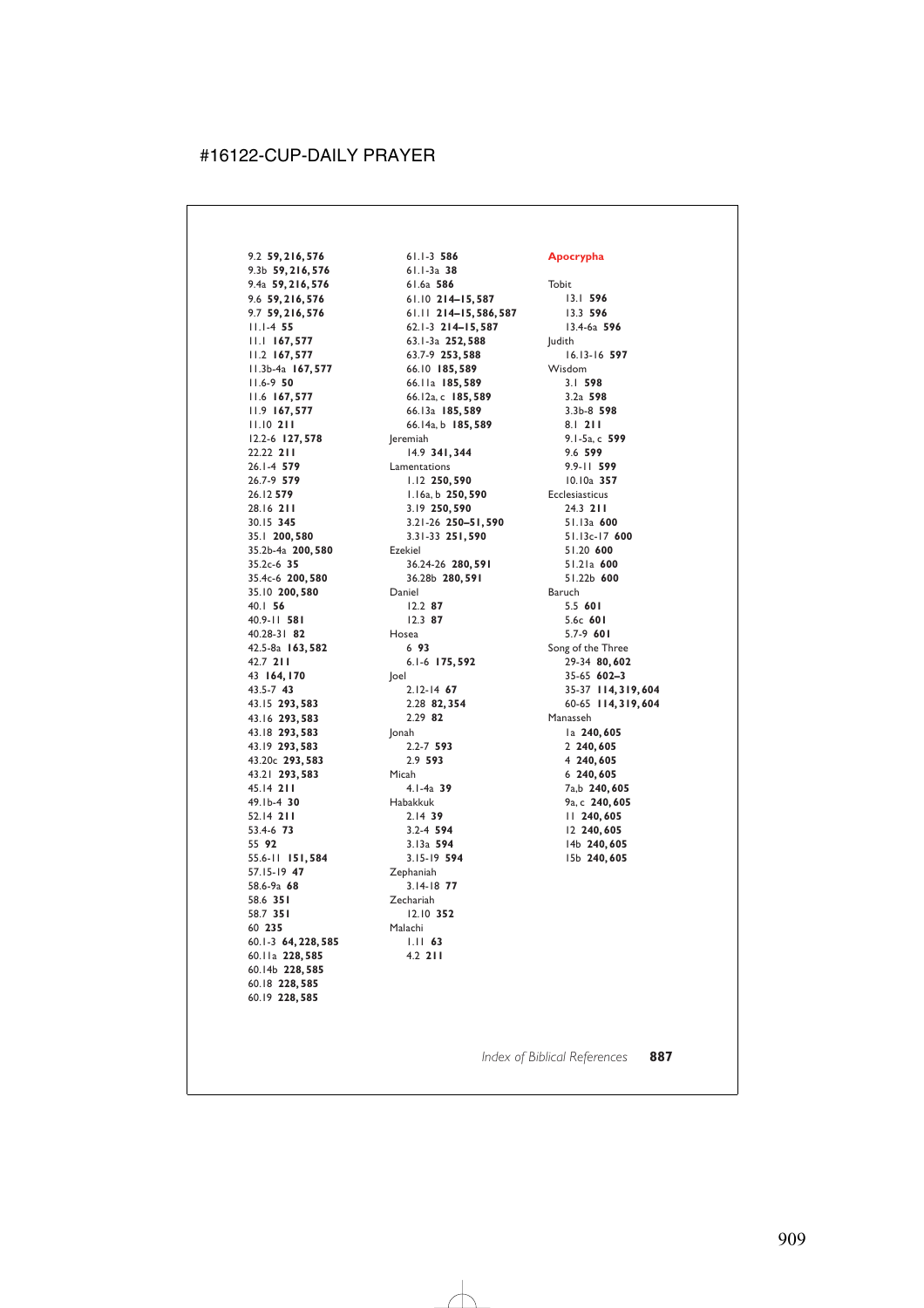**New Testament** Matthew 1.20b-23 **59** 5.3-10 **157, 606** 5.3 **88, 357** 5.4 **83** 5.5 **65** 5.6 **56** 5.7 **69** 5.8 **61, 357** 5.9 **79** 5.10 **74** 6.1-4 **68** 9.35-38 **39** 11.28-30 **345** 11.28 **31** 15.30 **35** 24.13 **355** 24.14a **355** 24.30 **87** 24.31 **87** 25.19-21 **31** 28.1-10 **322** Mark 1.1-5 **55** 1.29-34 **308** 4.26–29 **31** 8.31-35 **73** 13.34-37 **55** 13.35-37 **348** 16.1-8 **322** 16.9-20 **322** Luke 1.35 **56** 1.38 **56** 1.38a **356** 1.46-55 **122–3, 134–5, 146, 158–9, 170–71, 182–3, 194–5, 210, 223–4, 235–6, 247–8, 260–61, 272–3, 288, 300–301, 329, 607** 1.68-79 **117–18, 128–9, 140–41, 152–3, 164–5, 176–7, 188–9, 202–3, 217–18, 229–30, 241–2, 254, 266–7, 281–2, 294–5, 610** 2.16-20 **60** 2.29-32 **342, 613** 6.27b **47** 6.28 **47** 9.22-25 **47**

10.38-42 **69** 11.9-13 **83** 12.35-37 **55** 15.7 **69** 24.1-9 **322** 24.28-32 **78** John 1 **122, 223** 1.4 **60, 349** 1.5 **60, 349** 1.14 **59** 1.16-18 **59** 2.10 **63** 2.11 **63** 5.15-18 **27** 6.39 **78** 6.51a **27** 7.37-39a **82** 8.12 **35, 64** 9.1-5 **35** 10.7 **43** 10.10b **43** 10.11 **48** 11.17-26a **51** 11.25-26 **52** 12.23-26 **74** 14.6 **40** 15.1a **31** 15.8 **31** 17.18-23 **43** 18.33 **39** 18.36-38 **39** 20.1-10 **322** 20.11-18 **322** 20.19 **325** 20.21 **83** 20.22 **83** 21.1-14 **322** Acts of the Apostles 3.1-10 **308** Romans 4.24 **181, 614** 4.25 **181, 614** 5.1-5 **181, 614** 5.6-8 **74** 5.8 **181, 614** 5.9 **181, 614** 5.11 **181, 614** 6.3-5 **67** 6.9-11 **263, 323, 634** 7.21-25a **68** 8 **281** 8.2 **286, 615** 8.14 **286, 615**

8.15-17 **64** 8.15b-19 **286–7, 615** 8.38 **82** 8.39 **82** 13 **201** 13.11-14 **56** 15.12 **211** 1 Corinthians 1 **253** 1.18 **73** 1.22-25 **73** 5.7b **263, 323, 634** 5.8 **263, 323, 634** 9.24-27 **68** 12.4-7 **82** 12.12 **43** 12.13a **43** 13.4-13 **616** 15 **266** 15.1-8 **321** 15.20-22 **264, 323, 634** 15.42-44a **77** 15.47-49 **77** 2 Corinthians 1.20-22 **83** 3.17 **83** 3.18 **83** 4.5 **64** 4.6 **64** 4.18 **51** 5.17-19a **26 Galatians** 2.19b **74** 2.20a **74** 4.4-7 **60** 6 **253** Ephesians 1.3-10 **133, 618** 1.8b-10 **64** 2.13-18 **47** 2.14 **211** 2.19-21 **357** 3.14-19 **51** 4.11-13 **87 Philippians** 2.5-11 **259, 327–8, 619** 3.20 **87** 4.4-7 **86** 4.8 **357** 4.9 **357** Colossians 1.13-18a **222, 620** 1.19 **222, 620** 1.20a **222, 620**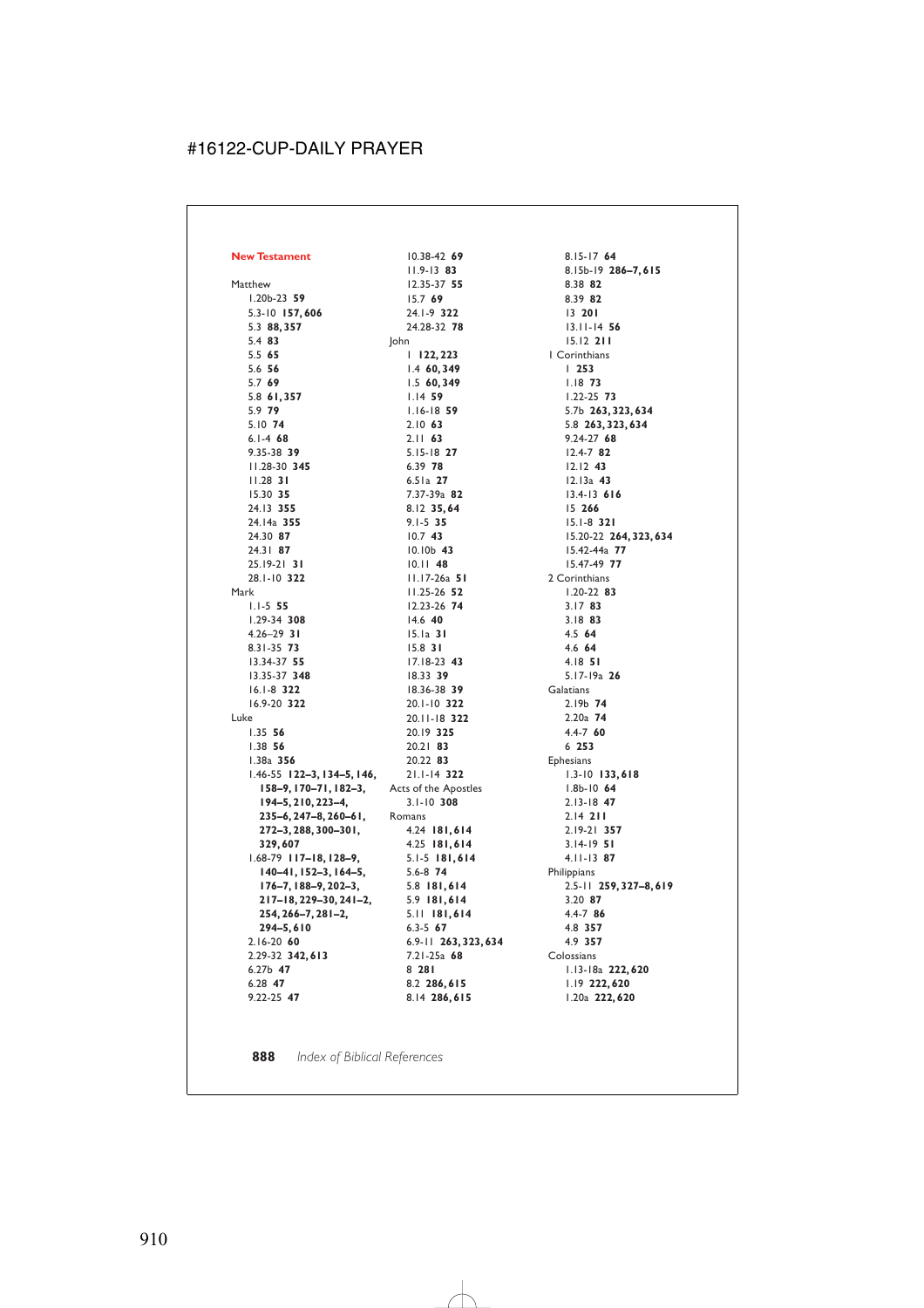3 **117** 3.1-4 **78, 321** 1 Thessalonians 5.10 **347** 5.9 **347** 1 Timothy 3.16 **62, 621** 6.15 **62, 621** 6.16 **62, 621** Titus 2.11-14 **60** 2.11 **350** Hebrews 1.1-3a **60** 2.8b-10 **81** 2.10-12 **72** 4.9-11a **347** 9.24 **81** 12.1 **87** 12.2 **87** 12.22-24 **87** 12.22-24a **299, 622** 12.28 **299, 622** 12.29 **299, 622** James 5.13-16a **308** 1 Peter 1.3-5 **77, 271, 623** 1.18 **271, 623** 1.19 **271, 623** 1.21 **271, 623** 2 **260** 2.21b-25 **246, 624** 2.24 **73** 2.25 **73** 5.6 **346** 5.7 **346** 5.8 **341, 346** 5.9 **341, 346** 2 Peter 2.9 **43** 2.10 **43** 1 John 1 **217** 1.5-9 **625** 4.7-11 **193, 626** 4.12b **193, 626** Revelation 1.12 **78** 1.13-16 **64** 1.13 **78** 1.17 **78** 1.18 **78** 4.9-14 **86**

4.11 **234, 627** 5.8-10 **51** 5.9b **234, 627** 5.10 **234, 627** 7.9 **628** 7.10 **628** 7.14b-17 **628** 15.3 **169, 629** 15.4 **169, 629** 19.1b **121, 630** 19.2a **121, 630** 19.5b **121, 630** 19.6b **121, 630** 19.7 **121, 630** 19.9b **121, 630** 21.1-5a **144–5, 631** 21.1-4 **35** 21.22-26 **632** 22.1 **27, 632** 22.2 **35** 22.2b,d **632** 22.3b **632** 22.4 **341, 353, 632** 22.5 **341, 353** 22.12-14 **208, 633** 22.16 **208, 633** 22.17 **54, 208, 633** 22.20 **54** 22.21 **54**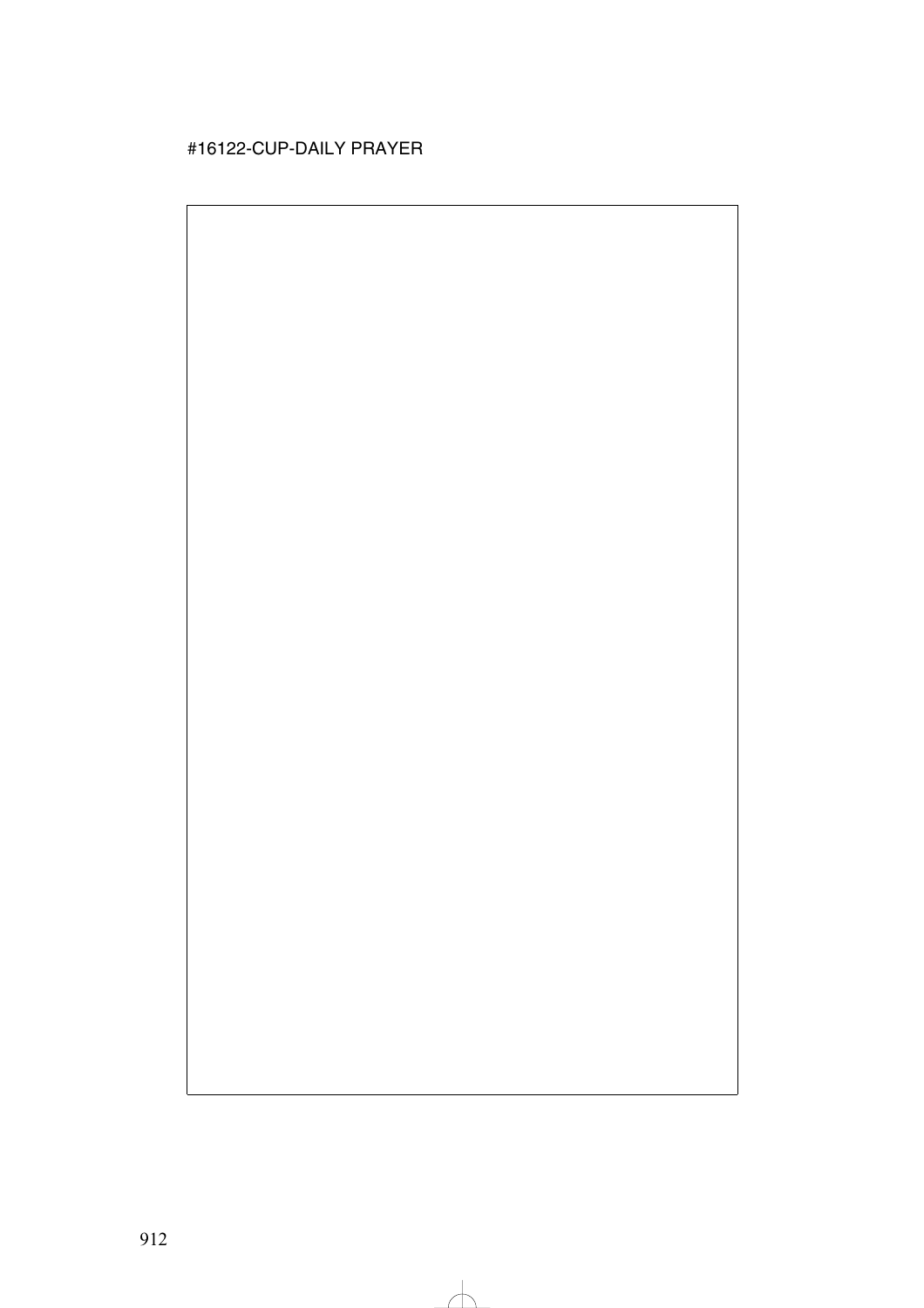#### **General Index**

*Note:* the abbreviations *au* or *tr* following a page reference indicate author or translator respectively. Entries in *italics* indicate first lines of hymns.

absolutions 97 Acclamation of Christ at the Dawning of the Day 104,108–9 acclamations, seasonal 388–96 Advent xix calendar 2 Collects 412–14 Evening Prayer 205–213 intercessions 377 acclamations 388 daily cycle 364 Morning Prayer 198–204 Night Prayer 348 Prayer During the Day 53–7 Sundays before 443–4 Sundays of 412–14 Advent Sunday, date 17 Aelred of Hexham (12 January) 5, 448 Agnes (21 January) 5, 450 Aidan (31 August) 12, 497 Alban (22 June) 10, 477 Alcuin of York (20 May) 9, 32*au*, 470 Aldhelm (25 May) 9 Alfred the Great (26 October) 14, 510 All Saints' Day (1 November) 15 Collect and refrains 443 All Saints' Day to Advent Evening Prayer 297–302 intercessions 384 acclamations 395 daily cycle 365 Morning Prayer 291–6 Night Prayer 355 Prayer During the Day 85–8 All Souls' Day (2 November) 15 Collect and refrains 513 Alleluias

and Easter xx, 336 and Lent xix, 423 Alphege (19 April) 8, 462 Ambrose of Milan (7 December) 16, 521 Andrew (30 November) 15, 520 Andrewes, Lancelot (25 September) 13, 109*au*, 503 Anima Christi 75 Anne and Joachim (26 July) 11, 486 Annunciation (25 March) xviii, 7, 461 Morning and Evening Prayer 104 Anselm of Canterbury (21 April) 8, 40*au*, 66*au*, 463 Song of Anselm 66, 639 Anskar (3 February) 6, 454 antiphons, psalm xv, xvii, 647–8 Antony of Egypt (17 January) 5, 449 any saint collect and refrains 533–4 at Night Prayer 357 Apostles' Creed *inside back cover* Apostles and Evangelists, Night Prayer 357 Aquinas, Thomas (28 January) 5, 452 Armenian Orthodox Church 407*au* Ascension Day xx Collect 431 date 17 Morning and Evening Prayer 275–7 Ascensiontide to Pentecost Evening Prayer 284–90 intercessions 383 acclamations 394 daily cycle 365 Morning Prayer 278–83 Night Prayer 354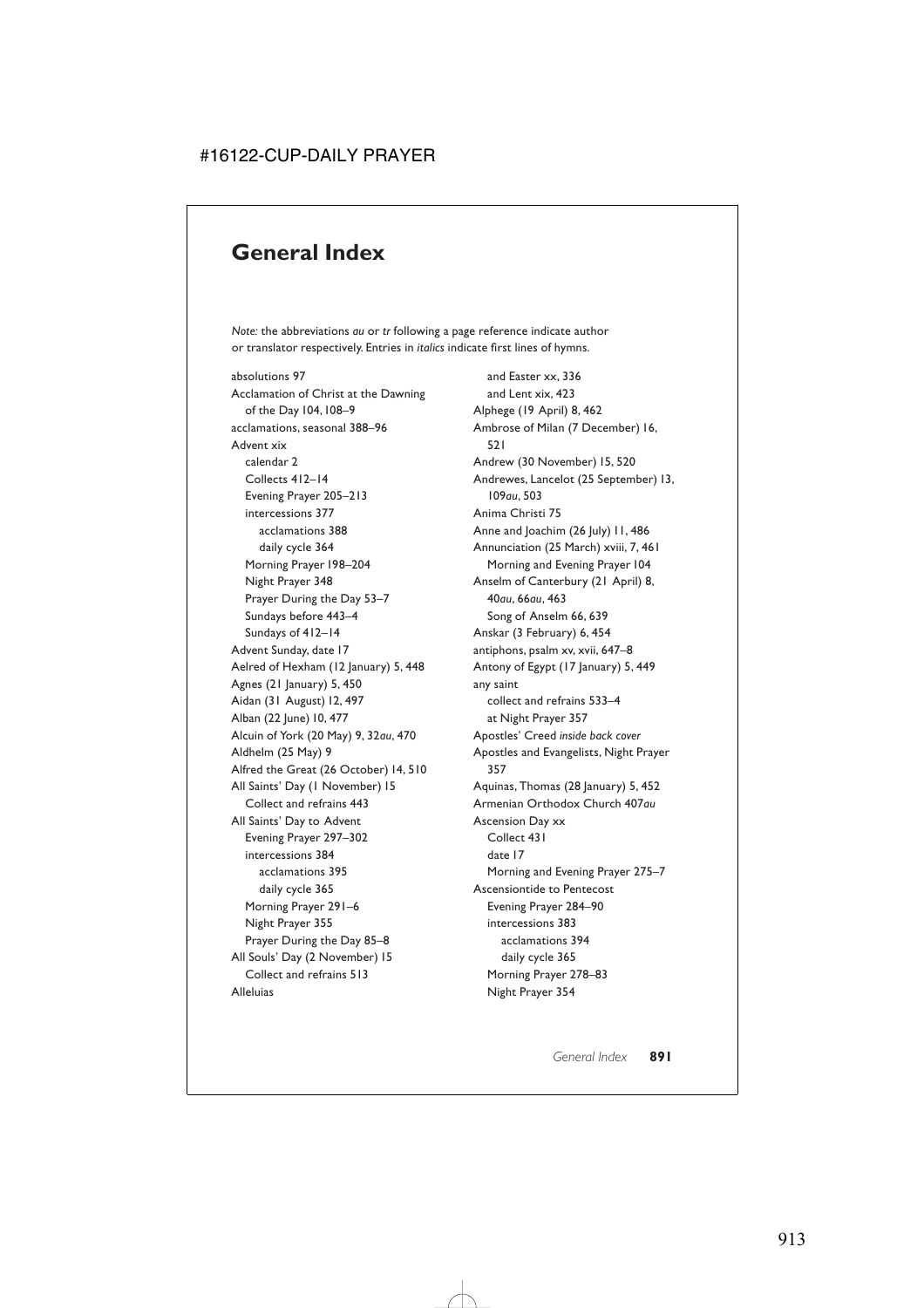Prayer During the Day 80–84 Ash Wednesday Collect xix, 424 date 17 Morning and Evening Prayer 106 note 423 Athanasius (2 May) 9, 467 Augustine of Canterbury (26 May) 9, 472 Augustine of Hippo (28 August) 12, 36*au*, 495 Authorization vii, 877 Azariah,Vedanayagam Samuel (2 January) 5 Baptism of Christ, Collect and refrains 418 Barnabas (11 June) 10, 476 Barnett, Samuel and Henrietta (17 June) 10 Bartholomew (24 August) 12, 494 Baruch, Song of 601 Basil the Great (2 January) 5, 447 Baxter, Richard (14 June) 10, 57*au* Beckett, Thomas (29 December) 16, 525 Bede,Venerable (25 May) 9, 471 *Before the ending of the day* 338 Beheading of John the Baptist (29 August) 12, 496 Benedicite (A Song of Creation) 602–3 shorter version 114, 319, 604 Benedict Biscop (12 January) 5 Benedict of Nursia (11 July) 11, 44*au*, 482 Benedictus (Song of Zechariah) 610 festal refrains 276, 409, 451, 459, 461, 464–6, 469, 473, 476, 478, 480–81, 484–5, 488, 492, 494, 499, 502, 504, 509, 511, 513, 520, 526, 527–33 as hymn 611, 612 Ordinary Time 117–18,128–9,140–41, 152–3,176–7,188–9 refrains for special occasions 535–42, 544–5 seasonal refrains 418, 420, 427, 428, 433, 434, 443, 445, 446 seasonal time 202–3, 217–18, 229–30, 241–2, 254, 266–7, 281–2, 294–5 Bernard of Clairvaux (20 August) 12, 493

Bible prayer before reading 404 versions xvii biddings 360 Birinus (4 September) 13 Birth of the Blessed Virgin Mary (8 September) 13, 498 Birth of John the Baptist (24 June) xviii,10 Collect and refrains 478–9 Morning and Evening Prayer 104 Bishops and other Pastors Collects and refrains 530 Night Prayer 357 Bless the Lord (canticle) 80, 602 Blessed, Song of the 157, 606 Blessed Virgin Mary (15 August) xviii,12 Collect 61 Collect and refrains 492, 527 Morning and Evening Prayer 104 Night Prayer 356 *see also* Annunciation; Birth; Conception;Visit of Mary to Elizabeth Blessing of Light xiv, 104, 110–111, 325–7 Bonaventure (15 July) II Bonhoeffer, Dietrich (9 April) 8 Boniface (Wynfrith) of Crediton (5 June) 10, 474 Book of Common Prayer 404, 405 Booth, William and Catherine (20 August) 12 Bosco, John (31 January) 5 Bray, Thomas (15 February) 6 Bride, Song of the 214–15, 587 Bridget of Sweden (23 July) 11 Briggs, G W 409*au* Brigid (1 February) 6 Bunyan, John (30 August) 12, 496 Butler, Joseph (16 June) 10 Butler, Josephine (30 May) 9, 472

Calendar date of Easter 17–18 Holy Days 5–16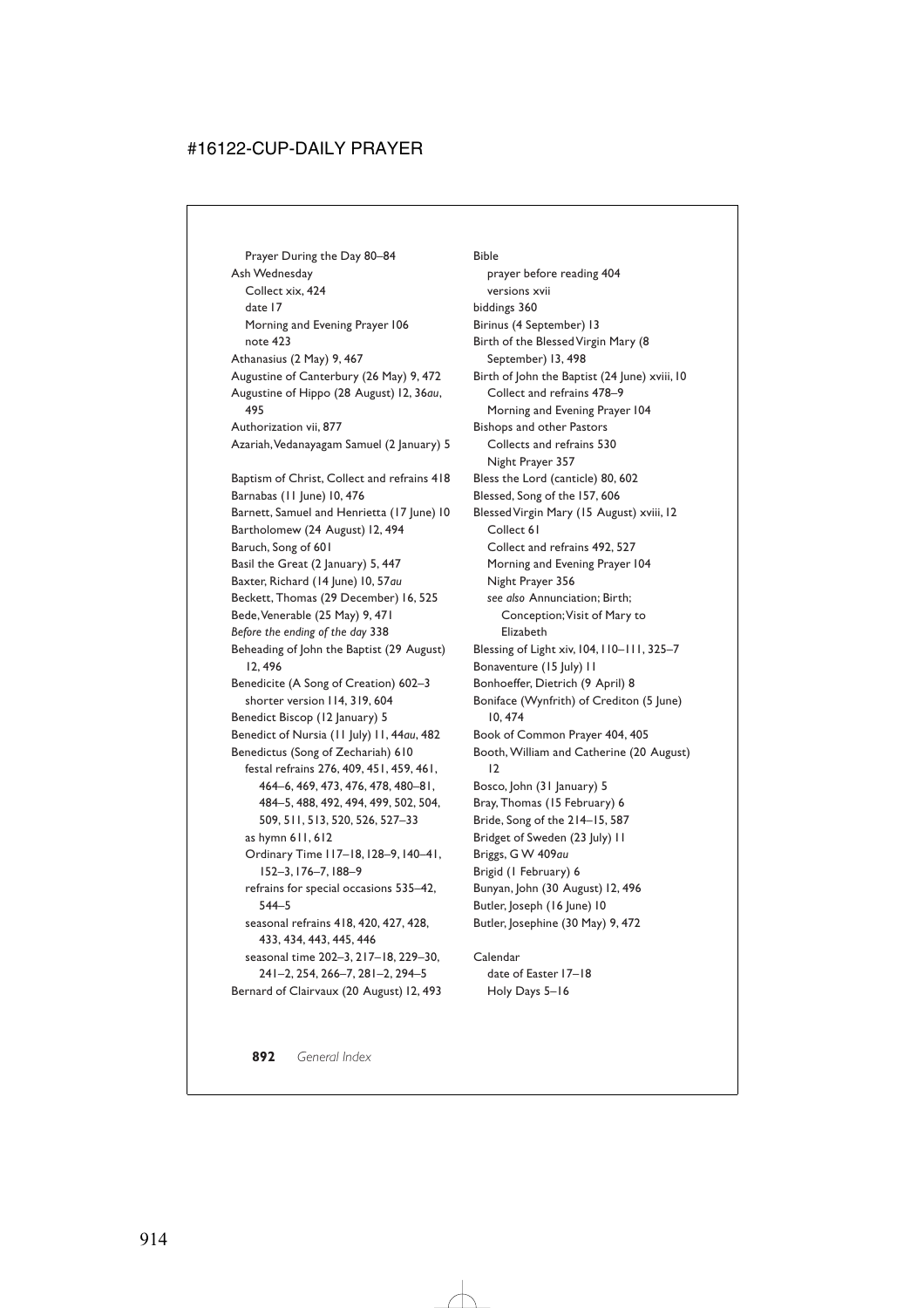seasons 2–4 Calvin, John (26 May) 9 Campbell, Robert 269–70*tr* Candlemas *see* Presentation of Christ candles xiii, xiv,101,110 canticles and metrical paraphrases xvii New Testament 606–634 Old Testament and Apocrypha 569–605 other 635–44 Psalm 551–67 reciting xiv–xv refrains xv *see also under individual titles* Carlile, Wilson (26 September) 13 Carmichael, Alexander 33 *Carmina Gadelica* 33 Casas, Bartolomé de las (20 July) 11 Catherine of Alexandria (25 November) 15 Catherine of Siena (29 April) 8, 466 Cavell, Edith (12 October) 14 Cecilia (22 November) 15 Cedd (26 October) 14 Chad (2 March) 7, 457 Chanel, Peter (28 April) 8 Charles, King and Martyr (30 January) 5, 453 Chatfield, A W 244–5*tr* Chisholm, Caroline (16 May) 9 Christ the King (Sunday next before Advent), Collect and refrains 445 Christ the Servant, Song of 246, 624 Christaraksha 406 Christmas xix calendar 2 Collects 415–16 Evening Prayer 220–25 intercessions 378 acclamations 389 daily cycle 364 Morning Prayer 214–19 Night Prayer 349 Prayer During the Day 58–61

Christmas Day, Collect 415 Christmas Eve, Collect xix, 414 Christ's Appearing, Song of 62, 621 Christ's Glory, Song of 259, 327–8, 619 Chrysostom *see* John Chrysostom Church, Song of (Te Deum) 25, 37,107, 636–7 Church Unity 106 Collects and refrains 539 Circumcision *see* Naming and Circumcision of Jesus Clare of Assisi (11 August) 12, 490 Clement of Rome (23 November) 15, 519 Collects xviii Common of saints 527–34 for evening 404 Evening Prayer 106 Festivals and Lesser Festivals (Sanctorale) 446–526 for morning 404 for New Year 405 for Night Prayer 344–55 notes 411 seasonal (Temporale) 412–45 for special occasions 535–45 Columba (9 June) 10, 328*au*, 475 Come Holy Spirit 642 *Come, my Way, my Truth, my Life* 41 Commemoration of the Faithful Departed (2 November) 15 Collect and refrains 513 Morning and Evening Prayer 106 Commemoration of the Resurrection 319–24 Commemorations xviii Morning and Evening Prayer 104 Common of Saints Collects and refrains 527–34 Night Prayer 356–7 *Common Worship Psalter* xvii,105 Compline *see* Night Prayer Conception of the Blessed Virgin Mary (8 December) 16, 522 confessions 96–7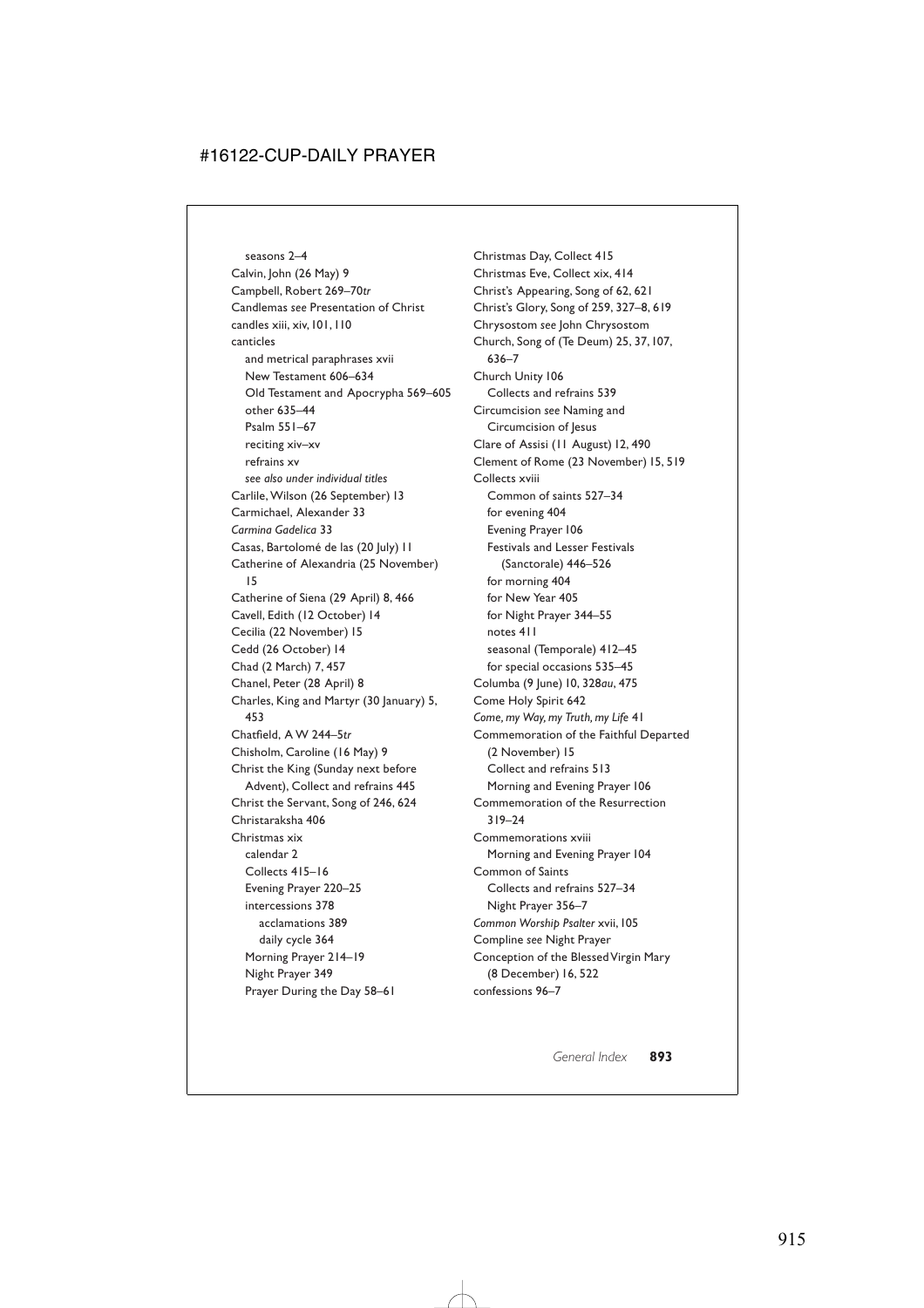Conversion of Paul (25 January) 451 Cooper, Anthony Ashley, Earl of Shaftesbury (4 October) 14 Corpus Christi, Collect and refrains 434 Covenant, Song of 163, 582 Cranmer, Thomas (21 March) 7, 460 Creation, Song of (Benedicite) 602–3 shorter version 114, 319, 604 *Creator Spirit, Lord of Grace* 284–5 Creator of the stars of night 206 creed, at Morning and Evening Prayer 106 Crispin and Crispinian (25 October) 14 Cuthbert (20 March) 7, 460 Cyprian (15 September) 13, 500 Cyril of Alexandria (27 June) 10 Cyril of Jerusalem (18 March) 7 Cyril and Methodius (14 February) 6, 454

David, Patron of Wales (1 March) 7, 456 David, Song of 116, 573 Davis, R F *tr* 220–21 De Sales, Francis (24 January) 450 Dedication Festival 526 Deliverance, Song of 127, 578 Denys (9 October) 14 Dimitri of Rostov 407*au* Divine Love, Song of 616 Dominic (8 August) 12, 489 Donne, John (31 March) 7, 88*au* Duck, Ruth 611*au* Dudley-Smith, Timothy 608*au* Dunstan (19 May) 9, 470

Easter Anthems 263–4, 323, 634 Easter Day Collect 429 date 17 Easter Eve, Collect and refrains 428 Easter season xx calendar 3 Collects and refrains 429–32 Evening Prayer 269–74 intercessions 382 acclamations 393

daily cycle 365 Morning Prayer 263–8 Night Prayer 353 Prayer During the Day 76–9 Sundays of 429–32 Easter Sequence *see*Victimae Paschali EasterVigil xx Easter Week xx Edmund (20 November) 15, 519 Edward the Confessor (13 October) 14, 507 Elizabeth *see*Visit of Mary to Elizabeth Elizabeth of Hungary (18 November) 15, 518 Ember Days, Collects and refrains 542–3 England Saints and Martyrs (8 November) 15, 515 Saints and Martyrs of Reformation era (4 May) 9, 468 Entreaty, Song of 179, 567 Ephrem the Syrian (9 June) 10, 49*au*, 637 Epiphany (6 January), Collect 417 Epiphany season xix calendar 2 Collects 417–19 Evening Prayer 232–7 intercessions 379 acclamations 390 daily cycle 364 Morning Prayer 226–31 Night Prayer 350 Prayer During the Day 62–5 Erasmus, Desiderius 407*au* Ethelburga (11 October) 14 Etheldreda (23 June) 10, 478 Evangelism, Collect and refrains 538 Evangelists and Apostles, Night Prayer 357 Evening Prayer Collect 106 Commemoration of the Resurrection 319–24 daily Sunday 120–24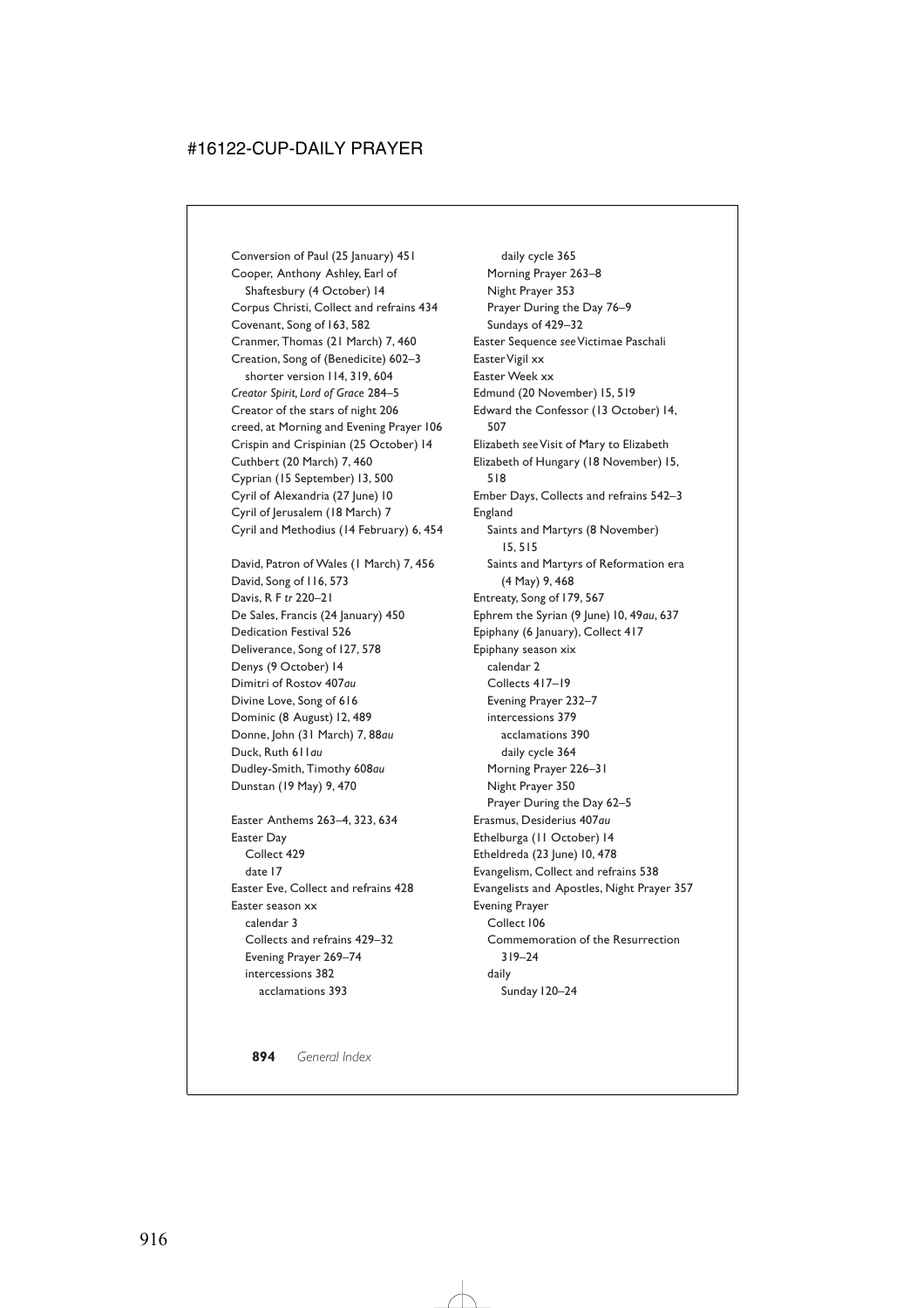Monday 131–6 Tuesday 143–8 Wednesday 155–9 Thursday 167–72 Friday 179–84 Saturday 191–6 forms of intercession 369–70 hymn 105 introduction 100–101 lectionary xi notes 103–7 Ordinary Time 114–96 Prayers at the Foot of the Cross 106, 317–18 for Unity 315–16 psalms 105 readings 105 seasonal Advent 205–213 All Saints' Day to Advent 297–302 Ascension Day 275–7 Ascensiontide to Pentecost 284–90 Christmas 220–25 Easter 269–74 Epiphany 232–7 Lent 244–9 Passiontide 257–62 structure 102 Thanksgivings 106, 304–314 Vigil Office 325–30 Evening Sacrifice, Song of 111, 326, 566 Ezekiel, Song of 280, 591 Faith, Song of 271, 623 Felix (8 March) 7 Ferard, Elizabeth (18 July) 11 Ferrar, Nicholas (4 December) 16 Festivals and Lesser Festivals, Collects and refrains 446–526 Foot of the Cross, Prayers at 106, 318–19 Forms of Penitence xiv, 92–7 absolutions 97 confessions 96–7 notes vii, 91

Foucauld, Charles de (1 December) 16 Fox, George (13 January) 5 Francis of Assisi (4 October) 14, 408*au*, 505 Song of 641 Francis de Sales (24 January) 5, 450 Francis Xavier (3 December) 16 Fry, Elizabeth (12 October) 14 Fulbert of Chartres 269–70*au* Gardiner, Allen (6 September) 13 Gelasian Sacramentary 408*au* General Thanksgiving 405 at Morning and Evening Prayer 106 George, Patron of England (23 April) 8, 464 George the Sinner 244–5*au* Gilbert of Sempringham (4 February) 6 Giles of Provence (1 September) 13 Gilmore, Isabella (16 April) 8 *Give me the wings of faith to rise* 297–8 Gloria in Excelsis 58, 635 Morning Prayer 107 Glory and Honour *see* Praise, Song of God's Assembled, Song of 299, 622 God's Blessing, Song of 161, 558 God's Children, Song of 286–7, 615 God's Chosen One, Song of 167, 577 God's Compassion, Song of 125, 564 God's Descending, Song of 155, 552 God's Glorious Name, Song of 149, 551 God's Glory, Song of (Gloria in Excelsis) 58,107, 635 God's Grace, Song of 133, 618 God's Greatness, Song of 131, 565 God's Herald, Song of 581 God's Light, Song of 191, 554 God's Love, Song of 193, 626 God's Praise, Song of 557 God's Righteousness, Song of 137, 278–9, 563 God's Splendour, Song of 561 Golden Sequence *see*Veni Sancte Spiritus Good Friday, Collect and refrains 427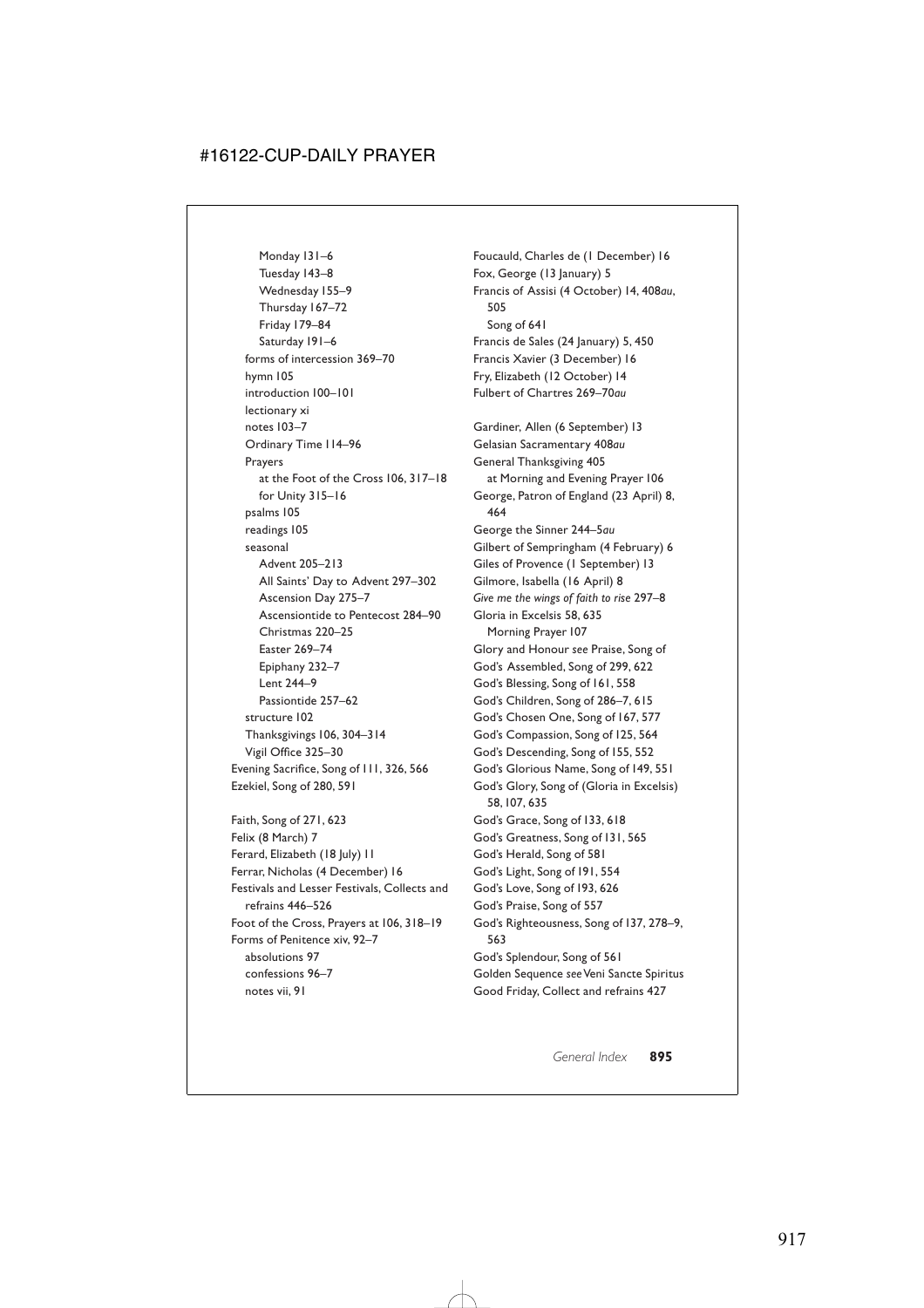Gore, Charles (17 January) 5 Great and Wonderful 169, 629 Gregory the Great (3 September) 13, 65*au*, 497 Gregory of Nazianzus (2 January) 5, 76*au*, 447 Gregory of Nyssa and Macrina (19 July) 11, 483 Grosseteste, Robert (9 October) 14 Guidance of the Holy Spirit, prayers for 535

Habakkuk, Prayer of 594–5 *Hail, gladdening Light* 110, 326 Hannah, Song of 572 Hannington, James (29 October) 14, 512 Harrison, Anne 612*au* Harvest Thanksgiving 536 Healing Ministry of the Church, Thanksgiving for 308–311 Heavenly City, Song of the 632 Helena (21 May) 9 Herbert, George (27 February) 6, 41*au*, 456 Hilary of Poitiers (13 January) 5, 448 Hilda of Whitby (19 November) 15, 518 Hildegard (17 September) 13, 501 Hill, Octavia (13 August) 12 Hilton, Walter (24 March) 7 Holy Baptism, Thanksgiving for 306–7 Holy City, Song of the 144–5, 631 Holy Communion, Thanksgiving for Institution, Collect and refrains 434 Holy Cross Day (14 September) xviii,13 Collect and refrains 499 Morning and Evening Prayer 104 Holy Days xviii calendar 5–16 Holy Innocents (28 December) xviii, 16 Collect 525 Morning and Evening Prayer 104 Holy Spirit, prayers for guidance 535 Holy Week *see* Passiontide Hooker, Richard (3 November) 15, 514

Hugh of Lincoln (17 November) 15, 517 Humility, Song of 175, 592 hymns xvii, 22 Ignatius of Antioch (17 October) 14, 508 Ignatius of Loyola (31 July) 11, 70*au* In Time of Trouble, Collect and refrains 544 incense xiv,111 intercession biddings 360 daily cycle 362–3 for Evening Prayer 369–70 for general use 372–6 for late evening 371 for missionary work of the Church (29 November) 15 for Morning Prayer 366–8 responses 361 for saints' days 385–7 seasonal acclamations 388–96 seasonal cycle 364–5 for seasonal use 377–84 Irenæus of Lyons (28 June) 10, 479

James (25 July) 11, 485 James the Deacon (11 October) 14 Japanese Martyrs (6 February) 6 Jebb, Eglantyne (17 December) 16 Jerome (30 September) 13, 404*au* Jerusalem our Mother, Song of 187, 589 Jesus, Saviour of the world 45, 644 Joan of Arc (30 May) 9 John the Apostle and Evangelist (27 December) xviii,16 Collect 524 Morning and Evening Prayer 104 John the Baptist, Beheading (29 August) 12, 496 John the Baptist, Birth (24 June) xviii, 10 Collect and refrains 478–9 Morning and Evening Prayer 104 John Chrysostom (13 September) 13, 498 John of the Cross (14 December) 16, 523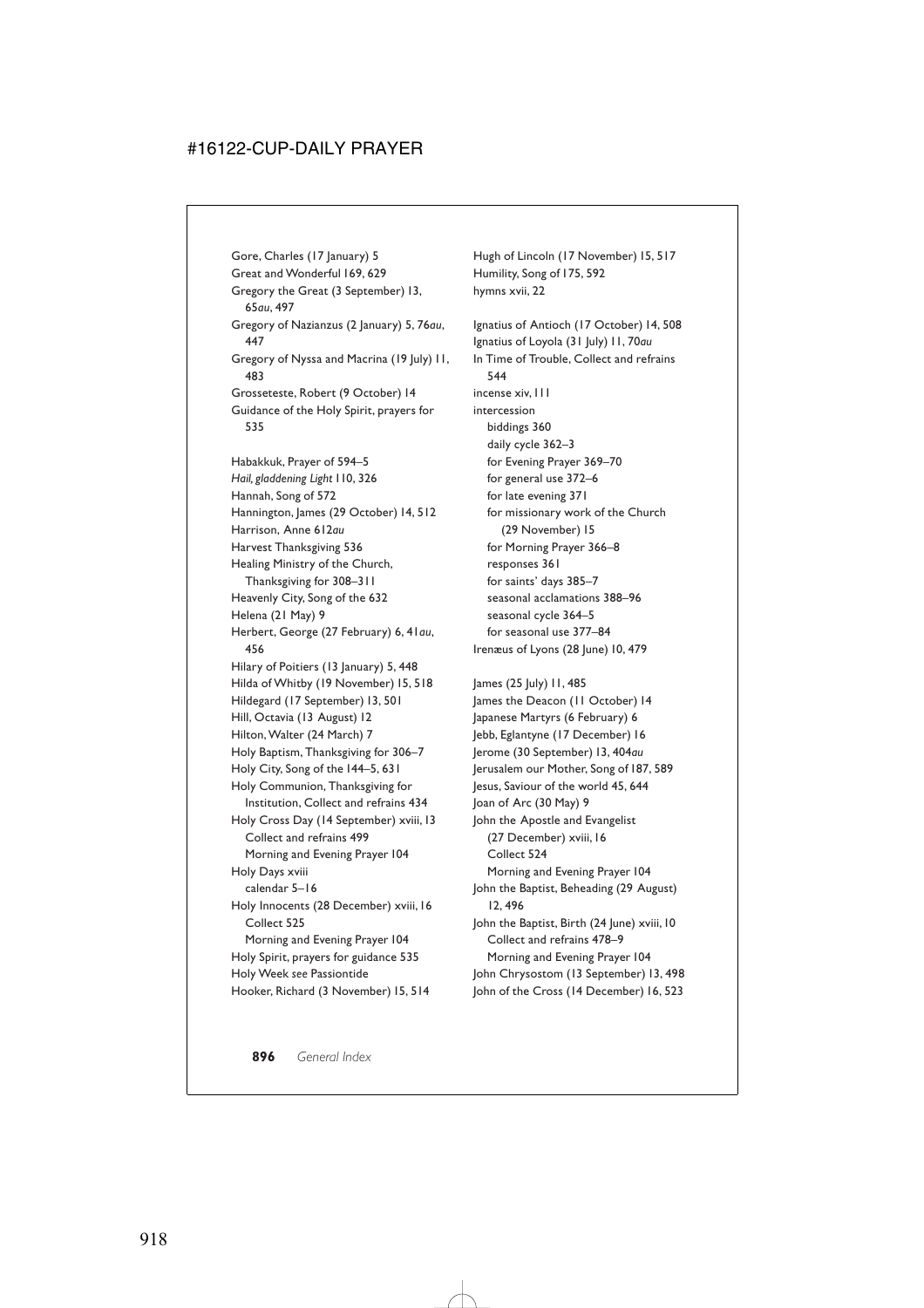John of Damascus (4 December) 16 Johnson, Samuel (13 December) 16 Jonah, Song of 593 Joseph of Nazareth (19 March) xviii, 7, 459 Morning and Evening Prayer 104 Joy, Song of *see* Jubilate Jubilate (Song of Joy) 226–7, 562 Judith, Song of 597 Julian of Norwich (8 May) 9, 468 Song of 643 Justified, Song of the 181, 614 Justin (1 June) 10, 474

Kaddish 406 Keble, John (14 July) 11,110*tr*, 326*tr*, 482 Kempe, Margery (9 November) 15 Ken, Thomas (8 June) 10, 475 Kennedy, Geoffrey Studdert (8 March) 7 Kentigern (Mungo) (13 January) 5 King, Edward (8 March) 7, 458 Kingdom season xx The King's Glory, Song of 198–9, 553 Kivebulaya, Apolo (30 May) 9 Kolbe, Maximilian (14 August) 12 Kopuria, Ini (6 June) 10

Lamb, Song of the 121, 630 Lamentation, Song of 250–51, 590 Lanfranc (28 May) 9 Latimer, Hugh (16 October) 14 Laud, William (10 January) 5 Laurence (10 August) 12, 490 Law, William (10 April) 8, 462 lectionary x weekday xi, xii, 22,105 Lent xix–xx calendar 3 Collects and refrains 424–8 Evening Prayer 244–9 intercessions 380 acclamations 391 daily cycle 364 Morning Prayer 238–43 Night Prayer 351

Prayer During the Day 66–70 Sundays before 421–3 Sundays of 424–6 *see also* Passiontide Leo the Great (10 November) 15, 515 Leonard (6 November) 15 Lesser Festivals xviii Collects and refrains 446–526 Morning and Evening Prayer 104 Light, Song of (Phos Hilaron) 110, 326, 635 litanies 397–9 Litany of the Resurrection 85 Litany 400–403 at Morning and Evening Prayer 106 *Lord Jesus, think on me* 224–5 Lord's Anointed, Song of 586 Lord's Gracious Deeds, Song of the 252–3, 588 Lord's Prayer *inside back cover* Morning and Evening Prayer 106 Lowder, Charles Fuge (9 September) 13 Lucy (13 December) 16, 522 Luke (18 October) 14, 509 Luther, Martin (31 October) 14 Luwum, Janani (17 February) 6, 455

Macrina (19 July) 11, 483 Magnificat (Song of Mary) 329, 607 festal refrains 276–7, 451, 459, 461, 464–6, 469, 473, 476, 478, 480–81, 484–5, 488, 492, 494, 499, 502, 504, 509, 511, 513, 520, 526, 527–33 as hymn 608 Ordinary Time 122–3,134–5,146, 158–9,170–71,182–3,194–5 refrains for special occasions 535–42, 544–5 seasonal refrains 418, 420, 427, 428, 433, 434, 443, 445, 446 seasonal time 210, 223–4, 235–6, 247–8, 260–61, 272–3, 288, 300–301 at Vigil Office 329 Manasseh, Song of 240, 605 Margaret of Antioch (20 July) 11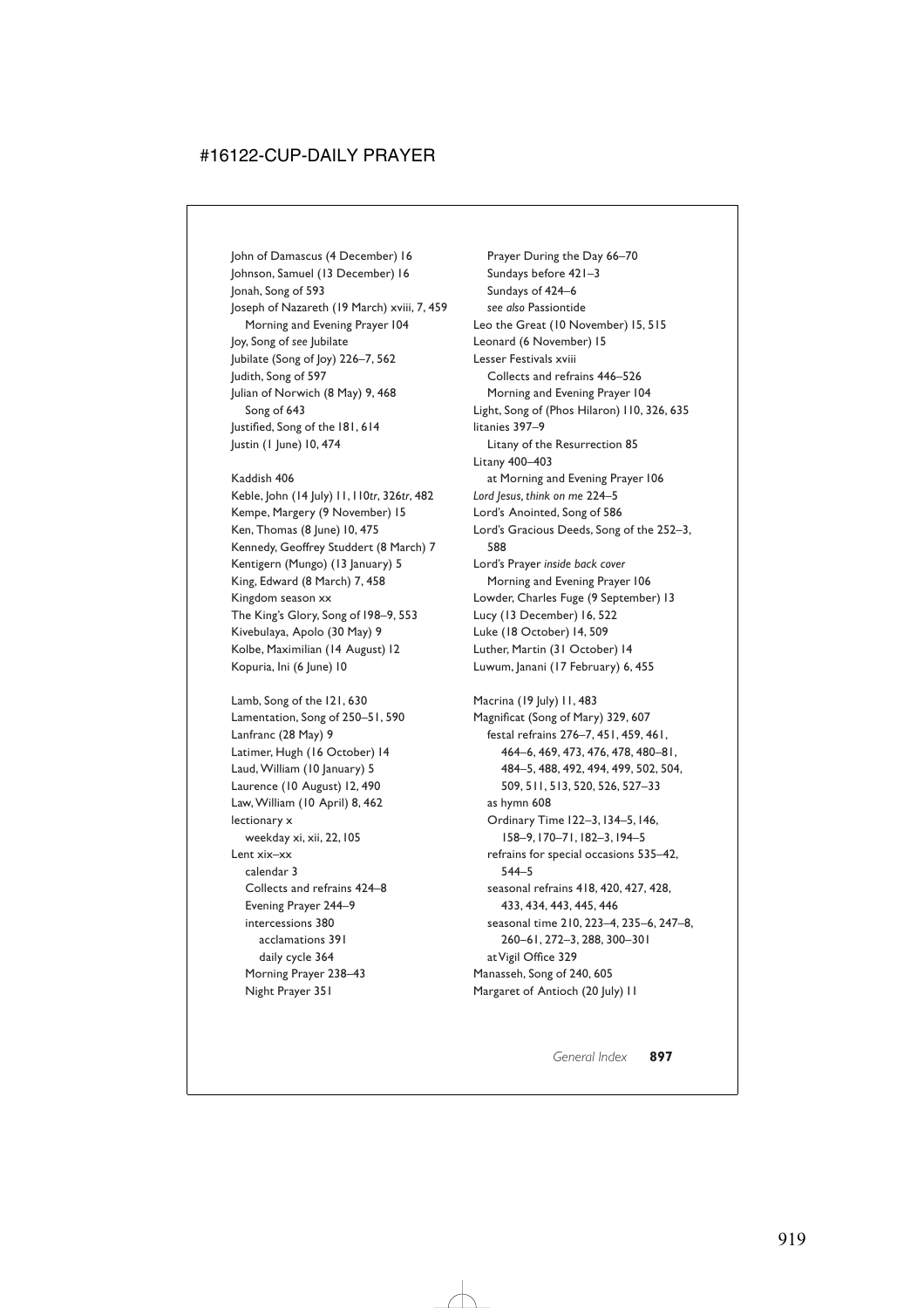Margaret of Scotland (16 November) 15, 517 Mark (25 April) 8, 465 Martin of Porres (3 November) 15 Martin of Tours (11 November) 15, 516 Martyn, Henry (19 October) 14, 510 Martyrs Collects and refrains 528 of Japan (6 February) 6 Night Prayer 357 of Papua New Guinea (2 September) 13 of Uganda (3 June) 10 *see also* Saints and Martyrs of England Mary, Blessed Virgin *see* Blessed Virgin Mary Mary, Martha and Lazarus (29 July) 11, 486 Mary Magdalene (22 July) xviii, II Collect and refrains 484 Morning and Evening Prayer 104 Matthew (21 September) 6 note, 13, 502 Matthias (14 May) 9, 469 Maundy Thursday xx Collect and refrains 427 Maurice, Frederick Denison (1 April) 8 Mechtild (19 November) 15 Mellitus (24 April) 8 Members of Religious Communities, Collect and refrains 531 Mercy and Truth, Song of 143, 559 Messiah, Song of the 216, 576 Michael and All Angels (29 September) 13, 504 Midday Prayer xi, xii, 20–21 Milner-White, Eric 88*au*, 409*au* Ministry, Collects and refrains 542–3 Mission of the Church Collect and refrains 538 day of intercession for (29 November) 15 Thanksgiving for 106, 312–14 Missionaries, Collect and refrains 532 Mizeki, Bernard (18 June) 10 Monica (27 August) 12, 495 Monsell, Harriet (26 March) 7

Monsell, J S B 232–3*au* More, Thomas (6 July) 11 Morning Prayer Commemoration of the Resurrection 319–24 daily Sunday 114–19 Monday 125–30 Tuesday 137–42 Wednesday 149–54 Thursday 161–6 Friday 173–8 Saturday 185–90 forms of intercession 366–8 introduction 100–101 lectionary xi,105 notes 103–7 Ordinary Time 114–96 Prayers at the Foot of the Cross 106, 317–18 for Unity 315–16 psalms 105 readings 105 seasonal Advent 198–204 All Saints' Day to Advent 291–6 Ascension Day 275–7 Ascensiontide to Pentecost 278–83 Christmas 214–19 Easter 263–8 Epiphany 226–31 Lent 238–43 Passiontide 250–56 structure 102 Thanksgivings 106, 304–314 Moses and Miriam, Song of 265, 321–2, 569 Mothering Sunday Collect 426 note 425 Mowbray, David 609*au* Mungo (Kentigern) (13 January) 5 Naming and Circumcision of Jesus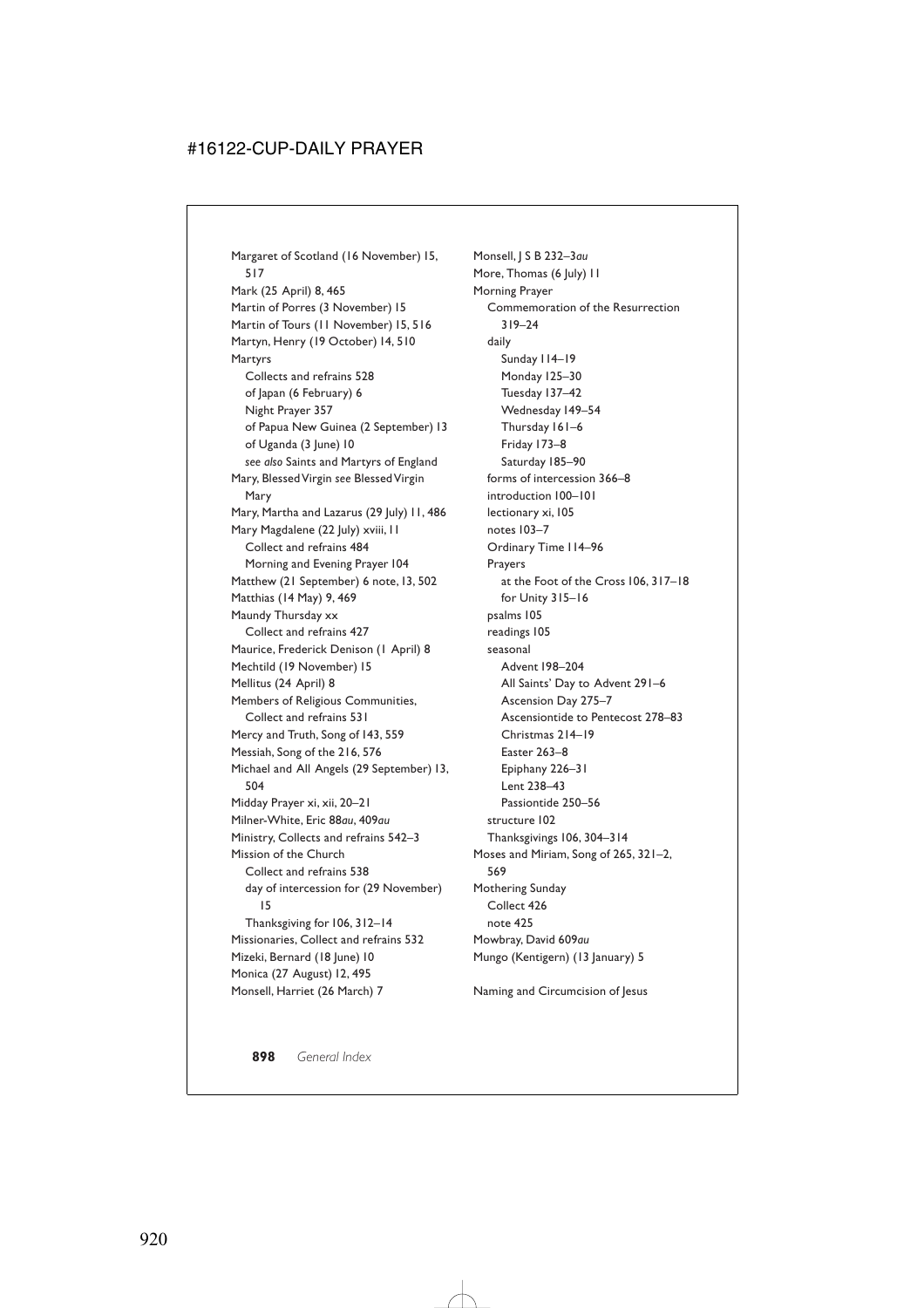(1 January) 5 Collect and refrains 446 note 416 Neale, J M (7 August) 12, 206*tr*, 257–8*tr* Neri, Philip (26 May) 9 New Creation, Song of 293, 583 New Jerusalem, Song of 228, 585 New Testament canticles 606–634 New Year, Collect for 405 Newman, John Henry (11 August) 12 Nicholas (6 December) 16, 521 Night Prayer (Compline) 334–57 Collect 344 Common of Saints 356–7 daily variants Sunday 344 Monday 345 Tuesday 345 Wednesday 346 Thursday 346 Friday 347 Saturday 347 introduction 334 notes 336 psalms xii seasonal variants Advent 348 All Saints' to Advent 355 Ascension Day to Pentecost 354 Christmas 349 Easter 353 Epiphany 350 Lent 351 Passiontide 352 structure 335 Nightingale, Florence (13 August) 12 Ninian (16 September) 13, 500 Nunc dimittis (Song of Simeon) 342, 613 at Evening Prayer 107 seasonal refrains 348–55, 356–7 O Adonai 211

O Clavis David 211 O Emmanuel 211

*O gladdening light* 635 O Oriens 211 O Radix lesse 211 O Rex Gentium 211 O Sapientia 16, 211 *O worship the Lord* 232–3 *Of the Father's heart begotten* 220–21 Old Testament and Apocrypha canticles 569–605 Ordinary Time xx calendar 2, 4 Collects and refrains 421–3, 433–45 intercessions acclamations 396 daily cycle 362–3 Osmund (16 July) II Oswald (5 August) 12, 487 Palm Sunday, Collect 426 Papua New Guinea, Martyrs (2 September) 13 paraphrases, metrical xvii Paschal Candle xx Passiontide xix Evening Prayer 257–62 intercessions 381 acclamations 392 daily cycle 364 Morning Prayer 250–56 Night Prayer 352 Prayer During the Day 71–5 psalms 105 Patrick, Patron of Ireland (17 March) 7, 458 *St Patrick's Breastplate* 28, 29 Patteson, John Coleridge (20 September) 13, 501 Paul, Conversion (25 January) 5, 451 Paulinus of York (10 October) 14, 506 Peace xviii Morning and Evening Prayer 107 Peace, Song of 139, 575 Peace of the World, Collect and refrains 540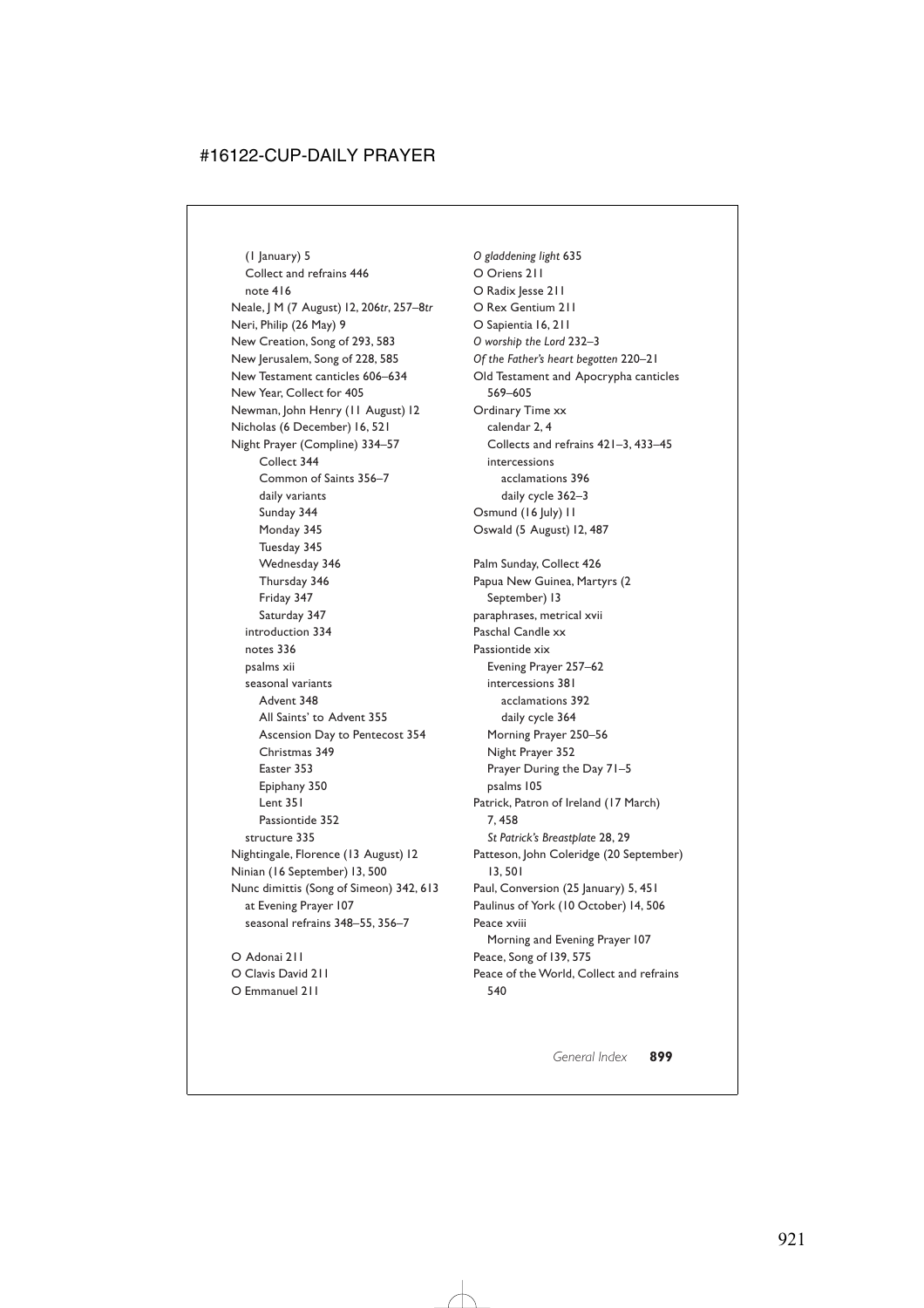Penitence x, xi, 92–7 absolutions 97 confessions 96–7 notes 91 Penitence, Song of 238–9, 556 Pentecost xx Collect 432 date 17 Perpetua, Felicity and their Companions (7 March) 7, 457 Peter and Paul (29 June) 10, 480 Petroc (4 June) 10 Philip and James (1 May) 9, 466-7 Phos Hilaron (A Song of the Light) 110, 326, 635 Pilgrimage, Song of 600 Polycarp of Smyrna (23 February) 5, 455 posture xiv,101 Praise, Song of 234, 627 *Prayer Book 1928* 407, 409 Prayer During the Day xi, 21–88 daily Sunday 25–8 Monday 29–32 Tuesday 33–6 Wednesday 37–40 Thursday 41–4 Friday 45–8 Saturday 49–52 hymns 22 introduction 20–21 notes 22–3 psalms xi, 22, 26 seasonal Advent 53–7 All Saints' Day until Advent 85–8 Ascension Day until Pentecost 80–84 Christmas 58–61 Easter 76–9 Epiphany 62–5 Lent 66–70 Passiontide 71–5 structure 21 A Prayer of Habakkuk 594–5

prayers 359–409 before Bible Reading 404 biddings 360 Morning and Evening Prayer 106 Prayer During the Day 23 after psalms 648 responses 361 *see also* intercession Presentation of Christ in the Temple (2 February) xix, xx, 6 Collect and refrains 420 Principal Feasts, Collects xviii Prudentius 220–21*au* Psalm canticles 551–67 Psalms of Ascent xi, 22, 24 choosing xi–xii reciting xiv refrains xiv–xv, xvii, 647–8 Psalter 647–875 introduction 647–8 notes 648 Pusey, Edward Bouverie (16 September) 13 Quinn, James SJ 284–5*au* Ramabai, Pandita Mary (30 April) 8 readings, number x–xi Redeemed, Song of the 628 Redemption, Song of 222, 620 refrains, psalm xiv–xv, xvii, 647–8 Religious Community members Collect and refrains 531 Night Prayer 357 Remigius (1 October) 14 Repentance, Song of 625 responses 361 Resurrection, Commemoration 319–24 Resurrection, Song of 640 Rich, Edmund (16 November) 15 Richard of Chichester (16 June) 10, 48*au*, 477 Ridley, Nicholas (16 October) 14 Righteous, Song of the 598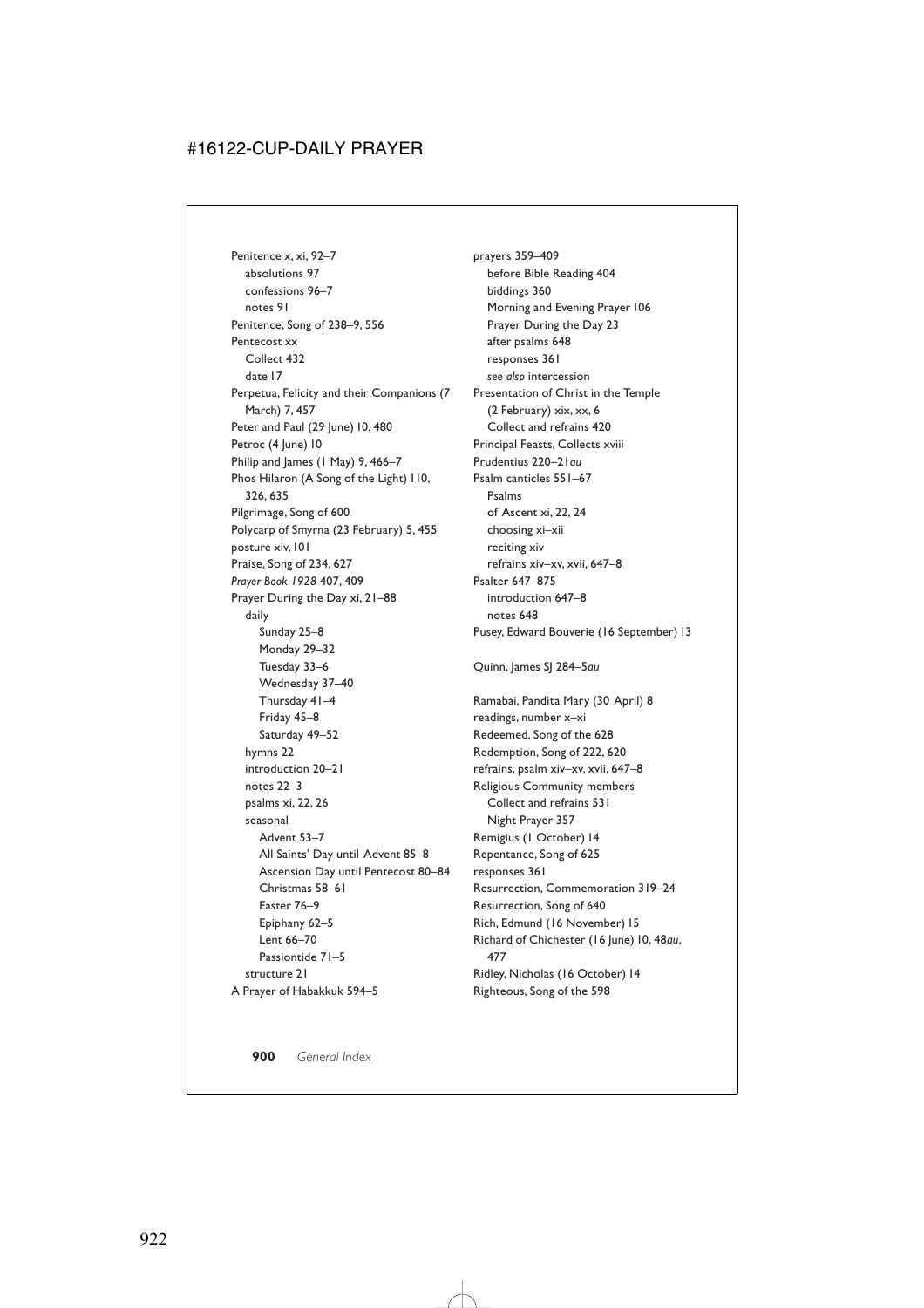Rock, Song of the 570–71 Rogation Days, Collects and refrains 537 Rolle, Richard (20 January) 5 Romero, Oscar (24 March) 7 Rossetti, Christina (27 April) 8 *St Patrick's Breastplate* 28, 29 saints' days collect and refrains 533–4 forms of intercession 385–7 Night Prayer 356–7 Saints and Martyrs of England (8 November) 15, 515 Saints and Martyrs of England, Reformation era (4 May) 9, 468 Salus Aeterna 53, 638 Sanctorale 446–526 Sarum Primer 52 Saviour Eternal 53, 638 Saviour of the World 45, 644 Scholastica (10 February) 6 Seabury, Samuel (14 November) 15 Seasons xix–xx acclamations 388–96 calendar 2–4 Collects 412–45 cycle of intercession 364–5 Sellon, Priscilla Lydia (20 November) 15 Selwyn, George Augustus (11 April) 8 Seraphim (2 January) 5 Sergei of Radonezh (25 September) 13 sermon, at Morning and Evening Prayer 105 Shaftesbury, Anthony Ashley Cooper, Earl (4 October) 14 Shrove Tuesday xx note 423 Sigfrid (15 February) 6 silence xiv, xvii Simeon, Charles (13 November) 15, 516 Simon and Jude (28 October) 14, 511 Singh, Sundar (19 June) 10 singing xiii, xvii, 23 Slessor, Mary (11 January) 5

Social Justice and Responsibility, Collects and refrains 541 Solomon, Song of 574 Song of Anselm 66, 639 Song of Baruch 601 Song of the Blessed 157, 606 Song of the Bride 214–15, 587 Song of Christ the Servant 246, 624 Song of Christ's Appearing 62, 621 Song of Christ's Glory 259, 327–8, 619 Song of the Church (Te Deum) 25, 37,107, 636–7 Song of the Covenant 163, 582 Song of Creation (Benedicite) 601–3 shorter version 114, 319, 604 Song of David 116, 573 Song of Deliverance 127, 578 Song of the Divine Love 616 Song of Entreaty 179, 567 Song of Ephrem the Syrian 637 Song of the Evening Sacrifice 111, 326, 566 Song of Ezekiel 280, 591 Song of Faith 271, 623 Song of Francis of Assisi 641 Song of God's Assembled 299, 622 Song of God's Blessing 161, 558 Song of God's Children 286–7, 615 Song of God's Chosen One 167, 577 Song of God's Compassion 125, 564 Song of God's Descending 155, 552 Song of God's Glorious Name 149, 551 Song of God's Glory (Gloria in Excelsis) 58,107, 635 Song of God's Grace 133, 618 Song of God's Greatness 131, 565 Song of God's Herald 581 Song of God's Light 191, 554 Song of God's Love 193, 626 Song of God's Praise 185, 557 Song of God's Righteousness 137, 278–9, 563 Song of God's Splendour 561 Song of Hannah 572 Song of the Heavenly City 632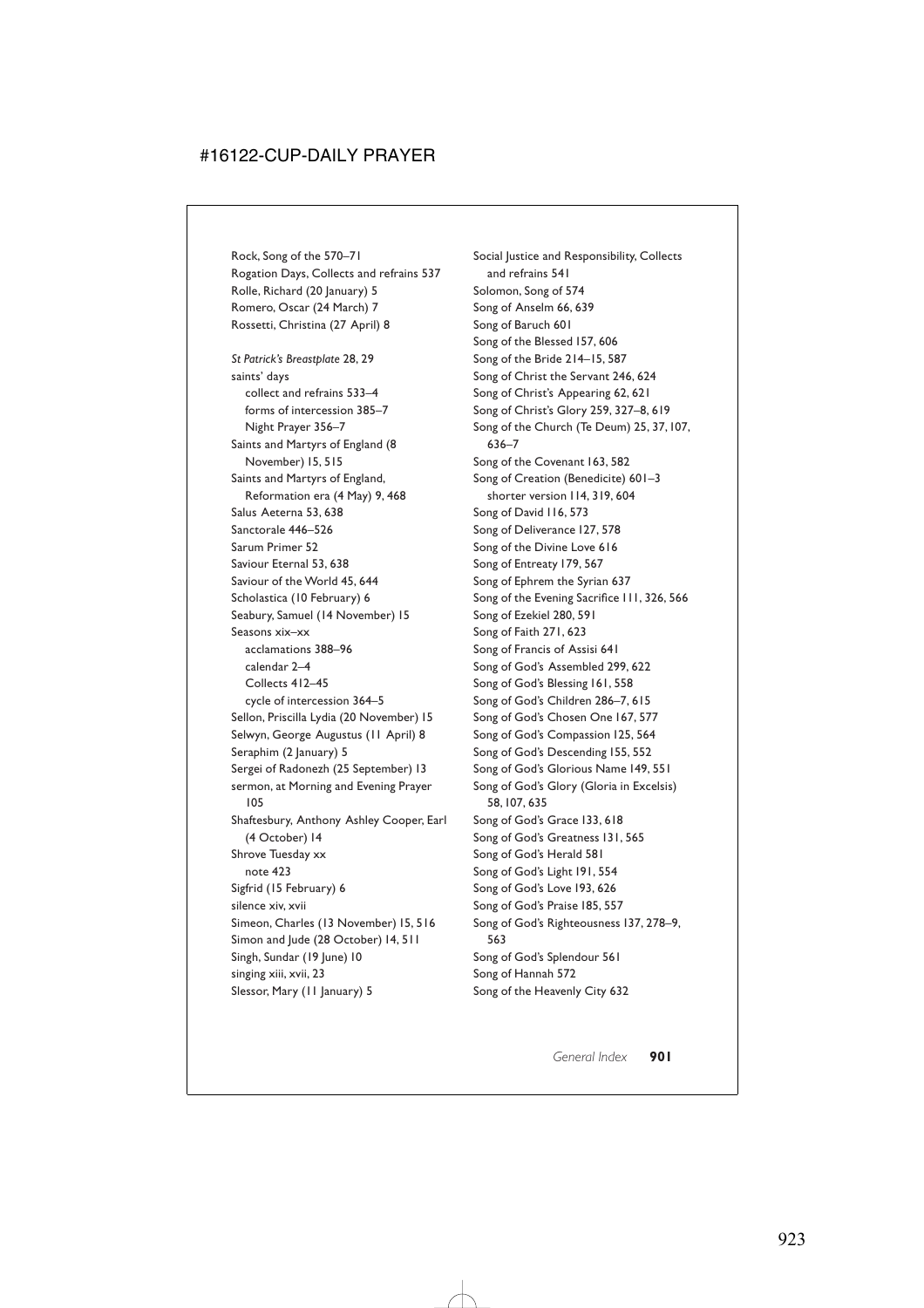Song of the Holy City 144–5, 631 Song of Humility 175, 592 Song of Jerusalem our Mother 187, 589 Song of Jonah 593 Song of Joy (Jubilate) 226–7, 562 Song of Judith 597 Song of Julian of Norwich 643 Song of the Justified 181, 614 Song of the King's Glory 198–9, 553 Song of the Lamb 121, 630 Song of Lamentation 250–51, 590 Song of the Light (Phos Hilaron) 110, 326, 635 Song of the Lord's Anointed 586 Song of the Lord's Gracious Deeds 252–3, 588 Song of Manasseh 240, 605 Song of Mary *see* Magnificat Song of Mercy and Truth 143, 559 Song of the Messiah 216, 576 Song of Moses and Miriam 265, 321–2, 569 Song of the New Creation 293, 583 Song of the New Jerusalem 228, 585 Song of Peace 139, 575 Song of Penitence 238–9, 556 Song of Pilgrimage 600 Song of Praise 234, 627 Song of the Redeemed 628 Song of Redemption 222, 620 Song of Repentance 625 Song of the Resurrection 640 Song of the Righteous 598 Song of the Rock 570–71 Song of Simeon (Nunc dimittis) 107, 342, 613 seasonal refrains 348–55 Song of Solomon 574 Song of the Spirit 208, 633 Song of Tobit 596 Song of Triumph (Venite) 108,173, 560 Song of Trust 579 Song of Trust in God 291–2, 555 Song of the Wilderness 200, 580 Song of Wisdom 599

Song of the Word of the Lord 151, 584 Song of Worship 566 Song of Zechariah *see* Benedictus Sovereign, prayers for 545 special occasions, collects and refrains 535–45 Spirit, Song of the 208, 633 Stephen (26 December) xviii, 16 Collect 524 Morning and Evening Prayer 104 Sumner, Mary (9 August) 12, 489 Swithun (15 July) 11, 483 symbols xiii, xiv,101 Taylor, Jeremy (13 August) 12, 491 Te Deum Laudamus 636–7 Morning and Evening Prayer 107 Prayer During the Day 25, 37 Teachers of the Faith Collect and refrains 529 Night Prayer 357 *Tell out, my soul* 608 Temple, William (6 November) 15 Temporale 412–45 Teresa of Avila (15 October) 14, 507 Thanksgiving for Institution of Holy Communion, Collect and refrains 434 Thanksgiving Prayer, Morning and Evening Prayer 104 Thanksgivings for Harvest 536 Morning and Evening Prayer 106, 304–314 for Healing Ministry 308–311 for Holy Baptism 306–7 for Mission of the Church 106, 312–14 for the Word 304–5 *see also* General Thanksgiving *The royal banners forward go* 257–8 Theodore of Tarsus (19 September) 13 Thomas (3 July) 11, 481 Thomas Aquinas (28 January) 5, 452 Time of Trouble, Collect and refrains 544